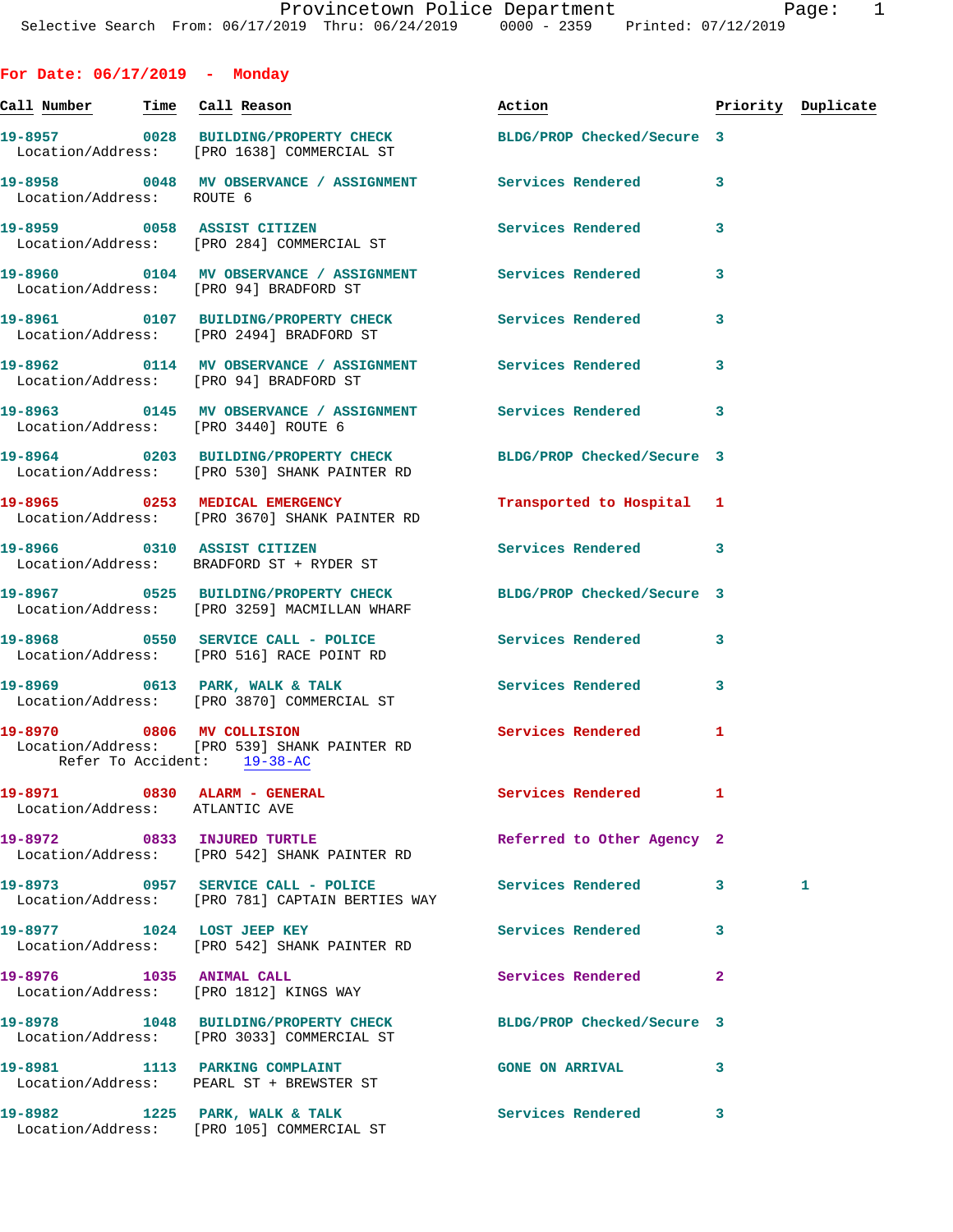**19-8983 1341 BUILDING/PROPERTY CHECK BLDG/PROP Checked/Secure 3**  Location/Address: [PRO 539] SHANK PAINTER RD **19-8985 1413 ANIMAL CALL Services Rendered 2**  Location/Address: [PRO 581] BRADFORD ST **19-8986 1515 MEDICAL EMERGENCY Services Rendered 1**  Location/Address: [PRO 542] SHANK PAINTER RD **19-8987 1522 MEDICAL EMERGENCY Transported to Hospital 1**  Location/Address: [PRO 3670] SHANK PAINTER RD **19-8988 1538 MV OBSERVANCE / ASSIGNMENT Services Rendered 3**  Location/Address: [PRO 3430] COMMERCIAL ST **19-8989 1546 BUILDING/PROPERTY CHECK Services Rendered 3**  Location/Address: [PRO 3259] MACMILLAN WHARF **19-8990 1610 BUILDING/PROPERTY CHECK Services Rendered 3**  Location/Address: [PRO 2977] COMMERCIAL ST **19-8991 1622 LARCENY / FORGERY / FRAUD Services Rendered 2**  Location/Address: [PRO 37] BRADFORD ST **19-8993 1711 MV STOP SPOKEN TO 3**  Location/Address: [PRO 2518] ROUTE 6 **19-8994 1807 ANIMAL CALL Services Rendered 2**  Location/Address: [PRO 3296] SHANK PAINTER RD **19-8996 2007 MV COMPLAINT 2007 SPOKEN TO**  Location/Address: [PRO 526] RYDER ST EXT **19-8998 2033 MV STOP VERBAL WARNING 3**  Location/Address: [PRO 37] BRADFORD ST

**19-8999 2041 BUILDING/PROPERTY CHECK Services Rendered 3**  Location/Address: [PRO 2490] PROVINCELANDS RD

Location/Address: ROUTE 6 + SNAIL RD

**19-9002 2105 MV STOP VERBAL WARNING 3**  Location/Address: [PRO 521] ROUTE 6

**19-9003 2126 MV OBSERVANCE / ASSIGNMENT Services Rendered 3**  Location/Address: BRADFORD ST + PEARL ST

**19-9004 2133 MV STOP VERBAL WARNING 3**  Location/Address: [PRO 745] BRADFORD ST

Location/Address: [PRO 484] MASONIC PL

**19-9006 2210 DISTURBANCE - FIGHT / ARGUMENT SPOKEN TO 1** 

**19-9008 2328 MV OBSERVANCE / ASSIGNMENT Services Rendered 3** 

**19-9009 2333 MV STOP VERBAL WARNING 3**  Location/Address: COMMERCIAL ST

**19-9000 2049 BUILDING/PROPERTY CHECK Services Rendered 3**  Location/Address: [PRO 2499] RACE POINT RD

**19-9001 2104 MV OBSERVANCE / ASSIGNMENT Services Rendered 3** 

**19-9005 2144 DISORDERLY SPOKEN TO 1** 

Location/Address: [PRO 1119] WAREHAM ST

**19-9007 2237 MEDICAL EMERGENCY Transported to Hospital 1**  Location/Address: [PRO 442] HARRY KEMP WAY

Location/Address: ROUTE 6 + SNAIL RD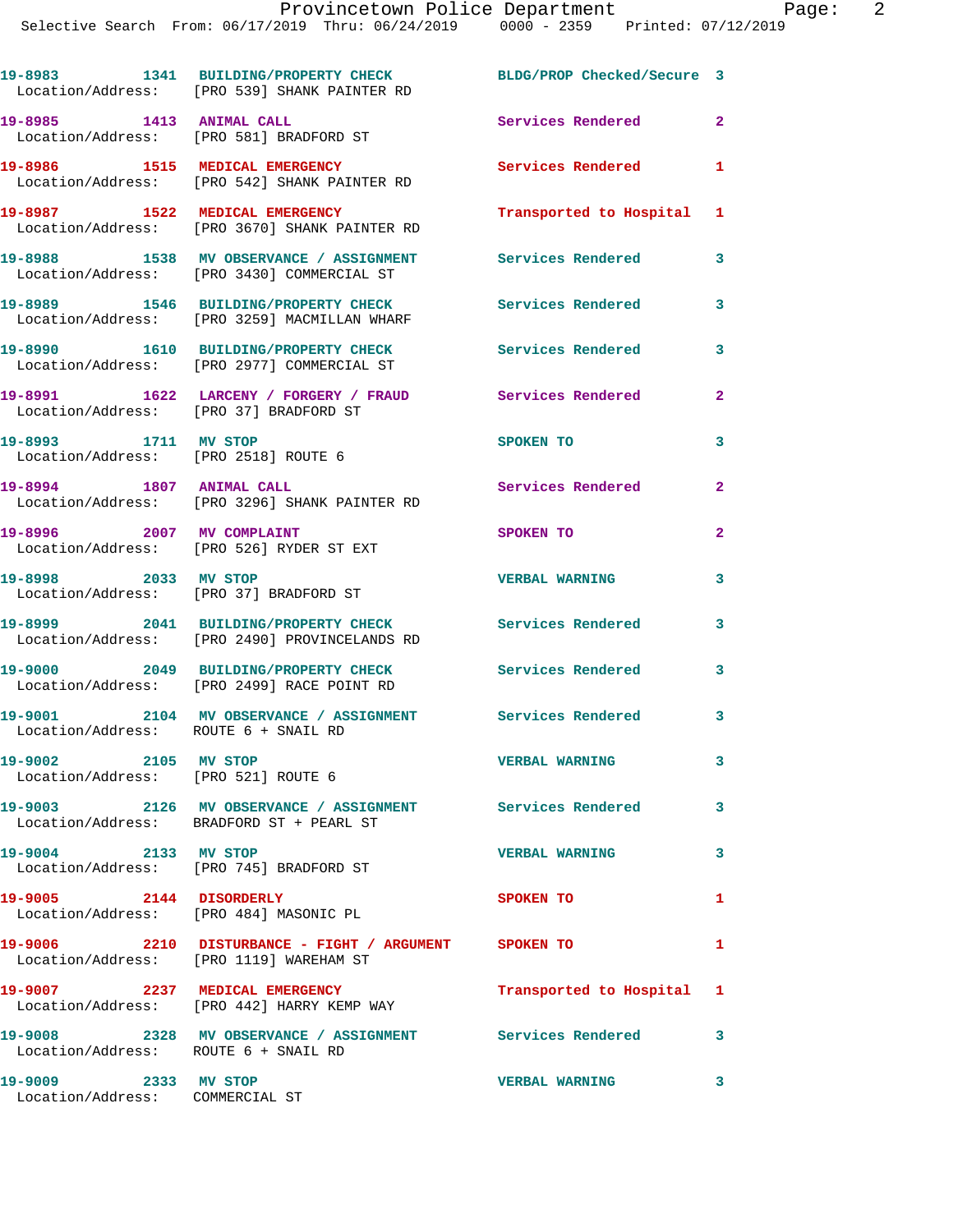## **For Date: 06/18/2019 - Tuesday**

| 19-9010 0010 BAR CHECK                 | Location/Address: [PRO 2750] COMMERCIAL ST                                               | Services Rendered 3        |                         |
|----------------------------------------|------------------------------------------------------------------------------------------|----------------------------|-------------------------|
|                                        | 19-9011 0020 MV OBSERVANCE / ASSIGNMENT<br>Location/Address: CONWELL ST + HARRY KEMP WAY | Services Rendered          | 3                       |
|                                        | 19-9012 0052 MV OBSERVANCE / ASSIGNMENT<br>Location/Address: [PRO 447] JEROME SMITH RD   | <b>Services Rendered</b>   | 3                       |
|                                        | 19-9013 0113 COMPLAINT - GENERAL<br>Location/Address: [PRO 3242] COMMERCIAL ST           | <b>SPOKEN TO</b>           | 3                       |
| Location: CENTER WEST ROAM             | 19-9014 0128 PARK, WALK & TALK                                                           | Services Rendered          | $\overline{\mathbf{3}}$ |
|                                        | 19-9015 0229 BUILDING/PROPERTY CHECK<br>Location/Address: [PRO 3259] MACMILLAN WHARF     | Services Rendered 3        |                         |
|                                        | 19-9016 0306 BUILDING/PROPERTY CHECK<br>Location/Address: [PRO 440] HARRY KEMP WAY       | BLDG/PROP Checked/Secure 3 |                         |
|                                        | 19-9017 0418 BUILDING/PROPERTY CHECK<br>Location/Address: [PRO 516] RACE POINT RD        | BLDG/PROP Checked/Secure 3 |                         |
|                                        | 19-9018 0434 NOISE COMPLAINT<br>Location/Address: [PRO 105] COMMERCIAL ST                | SPOKEN TO                  | 3                       |
|                                        | 19-9019 0508 BUILDING/PROPERTY CHECK<br>Location/Address: [PRO 2540] RACE POINT RD       | Services Rendered 3        |                         |
|                                        | 19-9020 0536 PARK, WALK & TALK<br>Location: [PRO 3431] LOPES SQUARE                      | <b>Services Rendered</b>   | 3                       |
|                                        | 19-9021 0537 SERVICE CALL - POLICE<br>Location/Address: [PRO 516] RACE POINT RD          | Services Rendered 3        |                         |
|                                        | 19-9022 0552 PARK, WALK & TALK<br>Location/Address: [PRO 539] SHANK PAINTER RD           | Services Rendered 3        |                         |
|                                        | 19-9023 0750 BUILDING/PROPERTY CHECK<br>Location/Address: [PRO 2206] PILGRIMS LANDING    | BLDG/PROP Checked/Secure 3 |                         |
| Location/Address: [PRO 2520] PRINCE ST | 19-9024 0751 MV COMPLAINT                                                                | Services Rendered 2        |                         |
|                                        | 19-9025 0809 MV COMPLAINT<br>Location/Address: [PRO 2520] PRINCE ST                      | Services Rendered 2        |                         |
|                                        | 19-9026 0850 TRAFFIC CONTROL<br>Location/Address: [PRO 1347] COMMERCIAL ST               | Services Rendered          | $\mathbf{3}$            |
| 19-9027 0857 MEDICAL EMERGENCY         | Location/Address: [PRO 1892] SHANK PAINTER RD                                            | Services Rendered          | 1                       |
|                                        | 19-9028 0936 MUTUAL AID RESPONSE DRILL<br>Location/Address: [PRO 2543] MACMILLAN WHARF   | Services Rendered          | 3                       |
| 19-9030 0952 COMPLAINT - GENERAL       | Location/Address: [PRO 2275] COMMERCIAL ST                                               | Services Rendered          | $\mathbf{3}$            |
| 19-9029 0959 LOST ITEMS                | Location/Address: [PRO 542] SHANK PAINTER RD                                             | <b>Services Rendered</b>   | 3                       |
| 19-9031 1018 HAZARDS                   | Location/Address: [PRO 2230] COMMERCIAL ST                                               | Services Rendered          | $\mathbf{2}$            |
| 19-9032 1122 MV COMPLAINT              | Location/Address: DYER ST + COMMERCIAL ST                                                | Services Rendered          | $\mathbf{2}$            |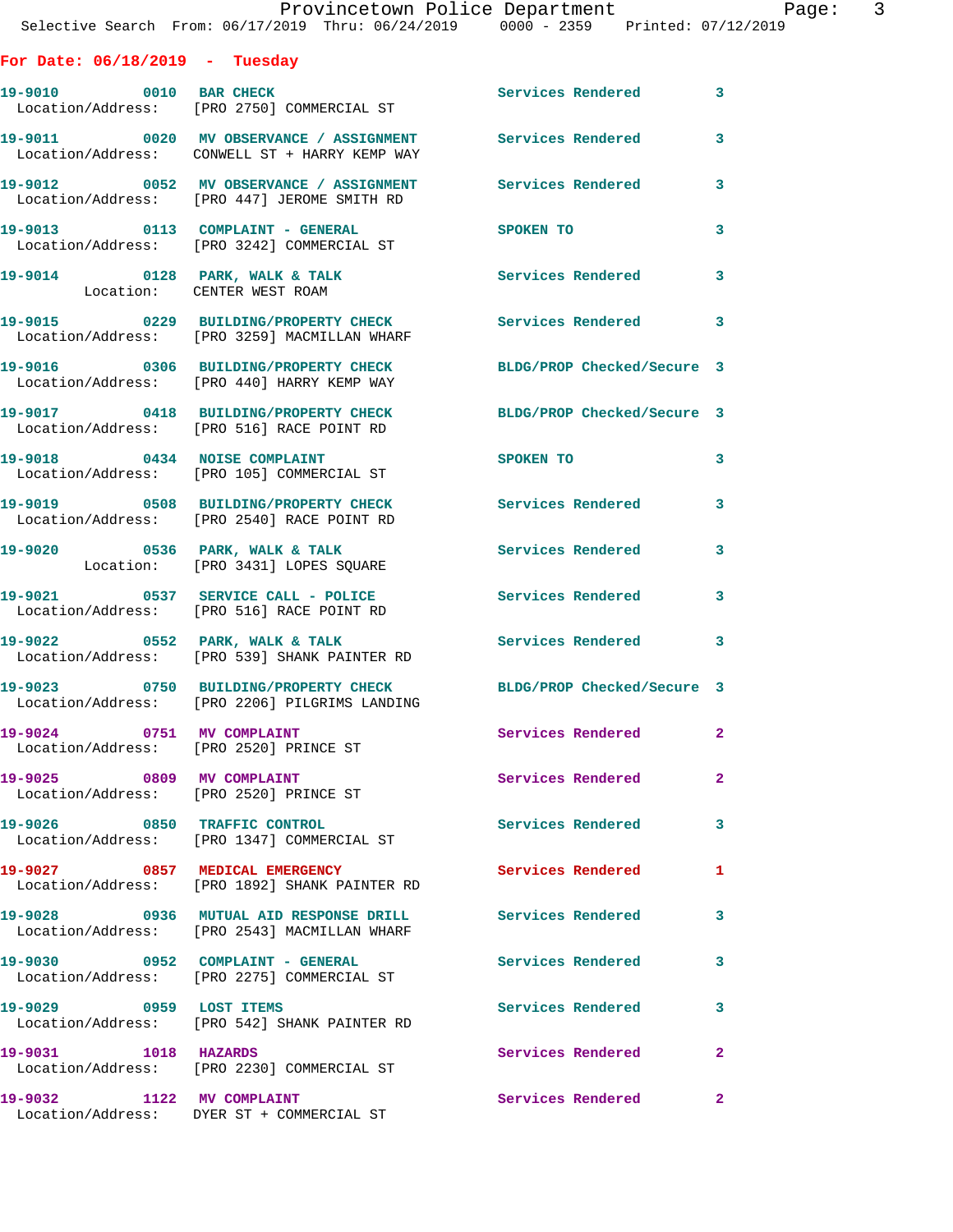|                                      | Provincetown Police Department Page: 4                                                                          |                                      |                |
|--------------------------------------|-----------------------------------------------------------------------------------------------------------------|--------------------------------------|----------------|
|                                      | Selective Search From: 06/17/2019 Thru: 06/24/2019   0000 - 2359   Printed: 07/12/2019                          |                                      |                |
|                                      | 19-9033 1138 MV COMPLAINT<br>Location/Address: [PRO 2520] PRINCE ST                                             | Services Rendered 2                  |                |
|                                      | 19-9034 1149 MV VANDALISM 3 Services Rendered 2<br>Location/Address: [PRO 2489] BRADFORD ST                     |                                      |                |
|                                      | 19-9036 1200 MV HIT & RUN<br>Location/Address: [PRO 2520] PRINCE ST                                             | Services Rendered 2                  |                |
|                                      | 19-9035 1201 HARBOMASTER DRILL No Action Required 3<br>Location/Address: [PRO 2543] MACMILLAN WHARF             |                                      |                |
|                                      | 19-9037 1221 BIKE - GENERAL<br>Location/Address: [PRO 366] COMMERCIAL ST                                        | Services Rendered                    | $\mathbf{2}$   |
|                                      | 19-9038 1222 LOST BLACK BAG<br>Location/Address: [PRO 2230] COMMERCIAL ST                                       | Services Rendered 3                  |                |
|                                      | 19-9039 1253 TRAFFIC CONTROL<br>Location/Address: [PRO 3004] BRADFORD ST                                        | Services Rendered 3                  |                |
|                                      | 19-9040 1259 TRESPASS<br>Location/Address: [PRO 1359] COMMERCIAL ST                                             | Services Rendered 2                  |                |
| 19-9042 1338 LOST KEY                | Location/Address: [PRO 542] SHANK PAINTER RD                                                                    | Services Rendered 3                  |                |
| Refer To Arrest: 19-88-AR            | 19-9043 1351 MV COMPLAINT<br>Location/Address: [PRO 3099] SHANK PAINTER RD                                      | Arrest(s) Made                       | $\mathbf{2}$   |
| Location/Address: STABLE PATH        | 19-9045 1522 MEDICAL EMERGENCY 1 Transported to Hospital 1                                                      |                                      |                |
|                                      | 19-9047 1551 ALARM - GENERAL<br>Location/Address: [PRO 2327] TELEGRAPH HILL RD                                  | False Alarm 1                        |                |
| 19-9048 1616 ANIMAL CALL             | Location/Address: [PRO 1220] HARRY KEMP WAY                                                                     | Services Rendered                    | $\overline{2}$ |
|                                      | 19-9049 1625 PARK, WALK & TALK 1999 Services Rendered 3<br>Location/Address: [PRO 105] COMMERCIAL ST            |                                      |                |
|                                      | 19-9050 1636 911 - GENERAL<br>Location/Address: [PRO 1952] COMMERCIAL ST                                        | Services Rendered 1                  |                |
| Location/Address: SNAIL RD + ROUTE 6 | 19-9051 1659 MV OBSERVANCE / ASSIGNMENT Services Rendered 3                                                     |                                      |                |
| 19-9052 1701 MV STOP                 | Location/Address: [PRO 2479] ROUTE 6                                                                            | Citation / Warning Issue 3           |                |
|                                      | 19-9055 1923 COMPLAINT - GENERAL<br>Location/Address: [PRO 2087] HARRY KEMP WAY                                 | SPOKEN TO THE STATE OF THE SPOKEN TO | 3              |
|                                      | 19-9056 2045 MV OBSERVANCE / ASSIGNMENT Services Rendered 3<br>Location/Address: SHANK PAINTER RD + COURT ST    |                                      |                |
|                                      | 19-9057 2054 BUILDING/PROPERTY CHECK BLDG/PROP Checked/Secure 3<br>Location/Address: [PRO 182] COMMERCIAL ST    |                                      |                |
|                                      | 19-9058 2121 BUILDING/PROPERTY CHECK BLDG/PROP Checked/Secure 3<br>Location/Address: [PRO 539] SHANK PAINTER RD |                                      |                |
|                                      | 19-9059 2128 BUILDING/PROPERTY CHECK BLDG/PROP Checked/Secure 3<br>Location/Address: [PRO 519] RACE POINT RD    |                                      |                |
| 19-9060 2129 MV STOP                 | Location/Address: [PRO 3670] SHANK PAINTER RD                                                                   | <b>VERBAL WARNING</b>                | $\mathbf{3}$   |
| 19-9061 2225 MEDICAL EMERGENCY       |                                                                                                                 | Transported to Hospital 1            |                |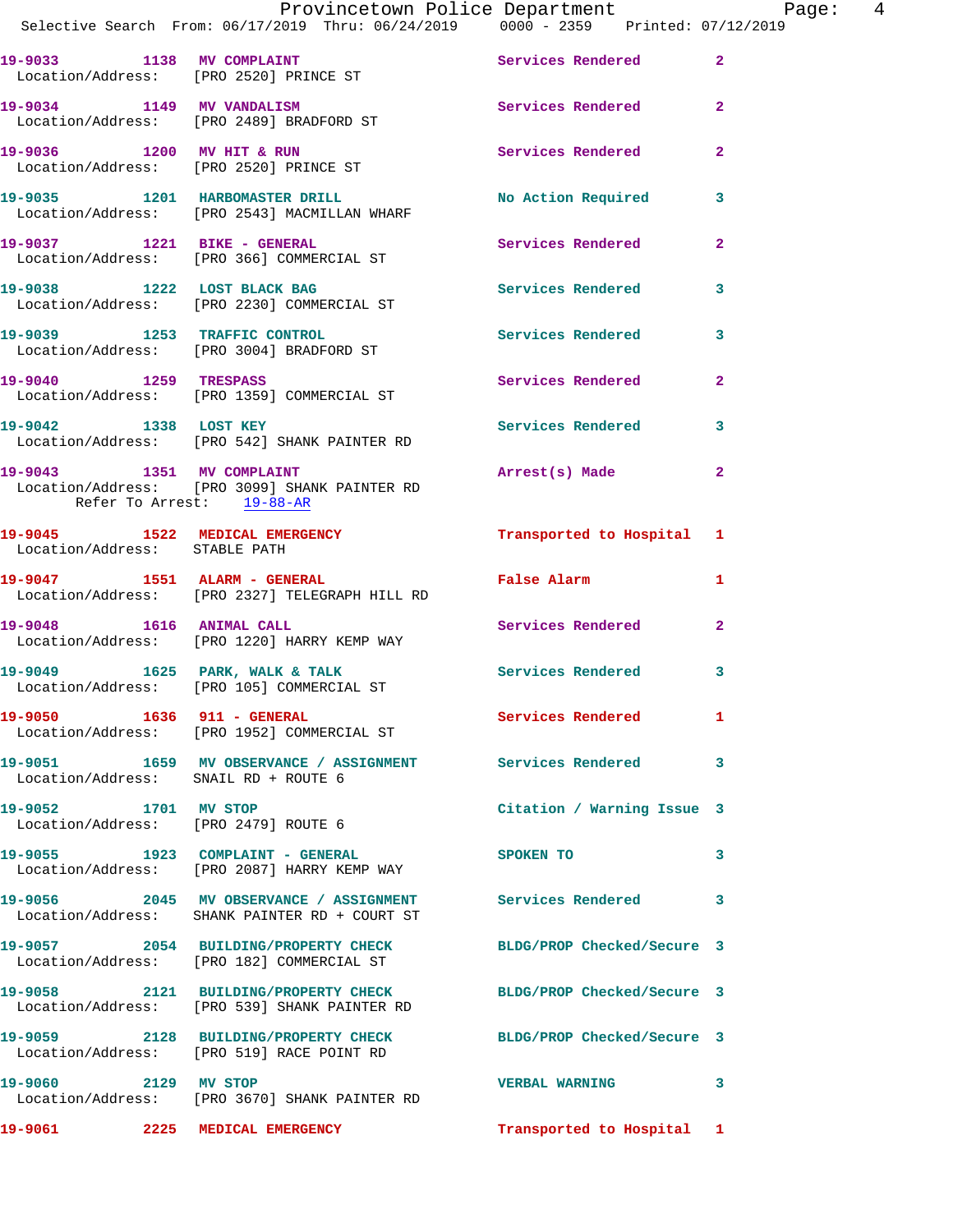|                                        | Provincetown Police Department Page: 5<br>Selective Search From: 06/17/2019 Thru: 06/24/2019   0000 - 2359   Printed: 07/12/2019 |                            |              |
|----------------------------------------|----------------------------------------------------------------------------------------------------------------------------------|----------------------------|--------------|
|                                        | Location/Address: [PRO 1174] WINTHROP ST                                                                                         |                            |              |
|                                        | 19-9062 2244 BUILDING/PROPERTY CHECK BLDG/PROP Checked/Secure 3<br>Location/Address: [PRO 175] COMMERCIAL ST                     |                            |              |
|                                        | 19-9063 2340 MV OBSERVANCE / ASSIGNMENT Services Rendered 3<br>Location/Address: BRADFORD ST + HOWLAND ST                        |                            |              |
| Location/Address: RYDER ST             | 19-9065 2348 BIKE - ACCIDENT Transported to Hospital 1                                                                           |                            |              |
|                                        | 19-9064 2349 BUILDING/PROPERTY CHECK BLDG/PROP Checked/Secure 3<br>Location/Address: [PRO 512] PRINCE ST                         |                            |              |
| For Date: $06/19/2019$ - Wednesday     |                                                                                                                                  |                            |              |
|                                        | 19-9067 0015 MV OBSERVANCE / ASSIGNMENT Services Rendered 3<br>Location/Address: [PRO 3440] ROUTE 6                              |                            |              |
|                                        | 19-9068 0029 DISTURBANCE - FIGHT / ARGUMENT Unfounded<br>Location/Address: [PRO 3276] COMMERCIAL ST                              |                            | $\mathbf{1}$ |
|                                        | 19-9070 0033 HARASSMENT / THREATS Services Rendered 2<br>Location/Address: [PRO 3276] COMMERCIAL ST                              |                            |              |
|                                        | 19-9069 0050 911 - GENERAL<br>Location/Address: [PRO 2777] COMMERCIAL ST                                                         | <b>Unfounded</b>           | 1            |
|                                        | 19-9073 0101 PARK, WALK & TALK NO Action Required 3<br>Location/Address: [PRO 3870] COMMERCIAL ST                                |                            |              |
| Refer To $P/C$ : 19-89-AR              | 19-9074 0110 MEDICAL EMERGENCY PATIENT REFUSAL<br>Location/Address: [PRO 542] SHANK PAINTER RD                                   |                            | $\mathbf{1}$ |
|                                        | Location/Address: [PRO 1158] WINSLOW ST                                                                                          |                            |              |
|                                        | 19-9076 0217 BUILDING/PROPERTY CHECK BLDG/PROP Checked/Secure 3<br>Location/Address: [PRO 3033] COMMERCIAL ST                    |                            |              |
|                                        | 19-9077 0223 BUILDING/PROPERTY CHECK<br>Location/Address: [PRO 3259] MACMILLAN WHARF                                             | Services Rendered 3        |              |
|                                        | 19-9078 			 0308 BUILDING/PROPERTY CHECK 				BLDG/PROP Checked/Secure 3<br>Location/Address: [PRO 488] MAYFLOWER ST              |                            |              |
| Location/Address: [PRO 569] WINSLOW ST | 19-9079 0323 BUILDING/PROPERTY CHECK BLDG/PROP Checked/Secure 3                                                                  |                            |              |
|                                        | 19-9080 0503 MV OBSERVANCE / ASSIGNMENT Services Rendered<br>Location/Address: [PRO 447] JEROME SMITH RD                         |                            | 3            |
| Location/Address: ROUTE 6 + SNAIL RD   | 19-9081 0503 MV OBSERVANCE / ASSIGNMENT Services Rendered 3                                                                      |                            |              |
|                                        | 19-9082 0539 BUILDING/PROPERTY CHECK<br>Location/Address: [PRO 1359] COMMERCIAL ST                                               | BLDG/PROP Checked/Secure 3 |              |
|                                        | 19-9083 0545 BUILDING/PROPERTY CHECK BLDG/PROP Checked/Secure 3<br>Location/Address: [PRO 444] HIGH POLE HILL                    |                            |              |
|                                        | 19-9084 0601 PARK, WALK & TALK<br>Location/Address: [PRO 2426] COMMERCIAL ST                                                     | Services Rendered          | 3            |
|                                        | 19-9085 0621 BUILDING/PROPERTY CHECK Services Rendered<br>Location/Address: [PRO 2898] JEROME SMITH RD                           |                            | 3            |
|                                        | 19-9086 0636 FLIGHT COVERAGE<br>Location/Address: [PRO 516] RACE POINT RD                                                        | Services Rendered          | 3            |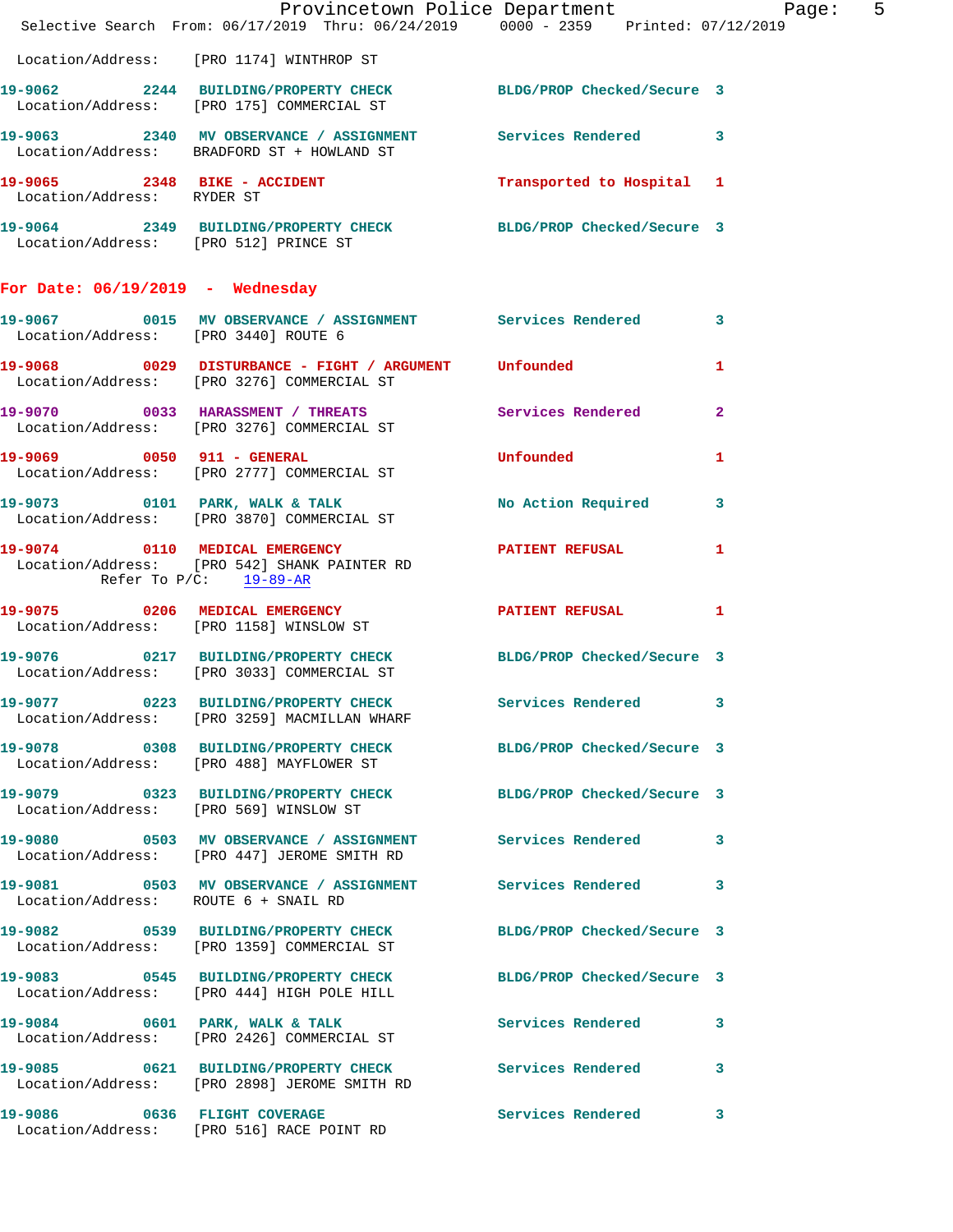| 19-9087 0736 NOISE COMPLAINT<br>Location/Address: PRISCILLA ALDEN RD |                                                                                  | Services Rendered 3        |              |
|----------------------------------------------------------------------|----------------------------------------------------------------------------------|----------------------------|--------------|
| Location/Address: [PRO 3287] ROUTE 6                                 | 19-9089 0853 BUILDING/PROPERTY CHECK BLDG/PROP Checked/Secure 3                  |                            |              |
| 19-9090 0918 ANIMAL CALL                                             | Location: [PRO 3431] LOPES SQUARE                                                | Services Rendered          | $\mathbf{2}$ |
| 19-9091 1013 MV COMPLAINT<br>Location/Address: ROUTE 6               |                                                                                  | Services Rendered          | $\mathbf{2}$ |
|                                                                      | 19-9092 1057 LOST PROPERTY<br>Location/Address: [PRO 3456] RYDER ST EXT          | Services Rendered          | $\mathbf{3}$ |
|                                                                      | 19-9093 1103 MEDICAL EMERGENCY<br>Location/Address: [PRO 2543] MACMILLAN WHARF   | Transported to Hospital 1  |              |
|                                                                      | 19-9094 1113 PARK, WALK & TALK<br>Location/Address: [PRO 3296] SHANK PAINTER RD  | Services Rendered          | 3            |
| 19-9095 1121 911 - GENERAL                                           | Location/Address: [PRO 440] HARRY KEMP WAY                                       | <b>SPOKEN TO</b>           | 1            |
| 19-9096 1125 HAZARDS                                                 | Location/Address: [PRO 525] COMMERCIAL ST                                        | Referred to Other Agency 2 |              |
|                                                                      | 19-9097 1146 PARK, WALK & TALK<br>Location/Address: [PRO 537] SHANK PAINTER RD   | Services Rendered 3        |              |
| Location/Address: [PRO 571] ALDEN ST                                 | 19-9098 1237 BUILDING/PROPERTY CHECK                                             | BLDG/PROP Checked/Secure 3 |              |
|                                                                      | 19-9099 1251 MV STOP<br>Location/Address: [PRO 3293] COMMERCIAL ST               | <b>VERBAL WARNING</b>      | 3            |
| 19-9100 1308 TRAFFIC CONTROL                                         | Location/Address: GOSNOLD ST + COMMERCIAL ST                                     | <b>Services Rendered</b>   | 3            |
|                                                                      | 19-9101 1312 LOST PROPERTY<br>Location/Address: [PRO 542] SHANK PAINTER RD       | SPOKEN TO                  | 3            |
| 19-9102 1316 MEDICAL EMERGENCY                                       | Location/Address: [PRO 440] HARRY KEMP WAY                                       | Transported to Hospital 1  |              |
|                                                                      | 19-9104 1325 PARK, WALK & TALK<br>Location/Address: [PRO 105] COMMERCIAL ST      | <b>Services Rendered</b>   | 3            |
| 19-9105                                                              | 1328 LOST PROPERTY<br>Location: [PRO 3431] LOPES SQUARE                          | Services Rendered          | 3            |
| 19-9106 1336 LOST PROPERTY                                           | Location/Address: BRADFORD ST + COMMERCIAL ST                                    | Services Rendered          | 3            |
| 19-9107 1344 TRAFFIC CONTROL                                         | Location/Address: [PRO 2512] JEROME SMITH RD                                     | Services Rendered          | 3            |
|                                                                      | 19-9109 1412 BUILDING/PROPERTY CHECK<br>Location/Address: [PRO 3317] CEMETERY RD | BLDG/PROP Checked/Secure 3 |              |
|                                                                      | 19-9110 1413 BUILDING/PROPERTY CHECK<br>Location/Address: [PRO 3318] CEMETERY RD | BLDG/PROP Checked/Secure 3 |              |
|                                                                      | 19-9111 1423 MEDICAL EMERGENCY<br>Location/Address: [PRO 440] HARRY KEMP WAY     | Transported to Hospital 1  |              |
| 19-9113 1437 MEDICAL EMERGENCY                                       | Location/Address: [PRO 2704] COMMERCIAL ST                                       | Services Rendered 1        |              |

Refer To Accident: 19-39-AC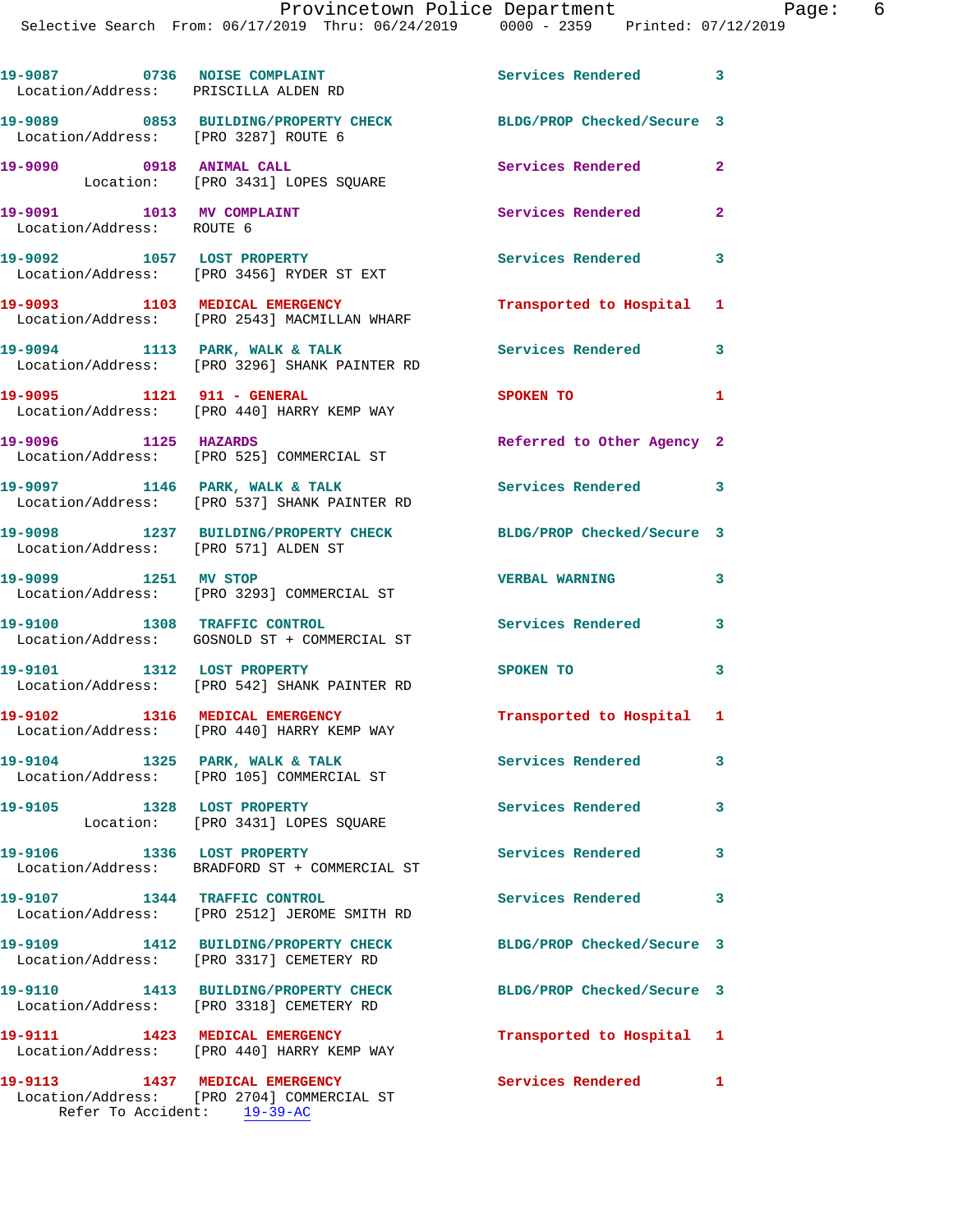|                                                    | Provincetown Police Department Page: 7<br>Selective Search From: $06/17/2019$ Thru: $06/24/2019$ $0000 - 2359$ Printed: 07/12/2019 |                            |              |
|----------------------------------------------------|------------------------------------------------------------------------------------------------------------------------------------|----------------------------|--------------|
|                                                    | 19-9114 1455 MEDICAL EMERGENCY Transported to Hospital 1<br>Location/Address: [PRO 285] COMMERCIAL ST                              |                            |              |
|                                                    | 19-9117 1530 PARK, WALK & TALK 1999 Services Rendered 3<br>Location/Address: [PRO 105] COMMERCIAL ST                               |                            |              |
|                                                    | 19-9116 1615 LOST PROPERTY<br>Location/Address: [PRO 542] SHANK PAINTER RD                                                         | Services Rendered 3        |              |
|                                                    | 19-9119 1640 ASSIST CITIZEN<br>Location/Address: [PRO 3430] COMMERCIAL ST                                                          | Referred to Other Agency 3 |              |
| 19-9120 1813 MV STOP<br>Location/Address: SNAIL RD |                                                                                                                                    | <b>VERBAL WARNING</b>      | $\mathbf{3}$ |
| Refer To Arrest: 19-90-AR                          | 19-9121 1905 SERVE WARRANT<br>Location/Address: BRADFORD ST                                                                        | Arrest(s) Made             | 3            |
|                                                    | 19-9122 1936 COMPLAINT - GENERAL Peace Restored 3<br>Location/Address: [PRO 193] COMMERCIAL ST                                     |                            |              |
|                                                    | 19-9125 1951 BUILDING/PROPERTY CHECK BLDG/PROP Checked/Secure 3<br>Location/Address: [PRO 539] SHANK PAINTER RD                    |                            |              |
|                                                    | 19-9123 2008 ASSIST DEPARTMENT / MUTUAL AID Services Rendered 3<br>Location/Address: [PRO 3670] SHANK PAINTER RD                   |                            |              |
|                                                    | 19-9124 2209 BUILDING/PROPERTY CHECK BLDG/PROP Checked/Secure 3<br>Location/Address: COMMERCIAL ST                                 |                            |              |
|                                                    | 19-9126 2320 BUILDING/PROPERTY CHECK BLDG/PROP Checked/Secure 3<br>Location/Address: [PRO 182] COMMERCIAL ST                       |                            |              |
|                                                    | 19-9127 2336 PARK, WALK & TALK STARE Services Rendered 3<br>Location/Address: [PRO 3870] COMMERCIAL ST                             |                            |              |
| For Date: $06/20/2019$ - Thursday                  |                                                                                                                                    |                            |              |
|                                                    | 19-9128 0001 BAR CHECK<br>Location/Address: [PRO 399] COMMERCIAL ST                                                                | Services Rendered          | $\mathbf{3}$ |
| Location/Address: ROUTE 6                          | 19-9129 0013 MV OBSERVANCE / ASSIGNMENT No Action Required 3                                                                       |                            |              |
|                                                    | 19-9130 0025 BAR CHECK<br>Location/Address: [PRO 3443] COMMERCIAL ST                                                               | Services Rendered          | 3            |
|                                                    | 19-9131 0040 BUILDING/PROPERTY CHECK BLDG/PROP Checked/Secure 3<br>Location/Address: [PRO 1952] COMMERCIAL ST                      |                            |              |
| Location/Address: CONWELL ST + ROUTE 6             | 19-9132 0100 MV OBSERVANCE / ASSIGNMENT No Action Required 3                                                                       |                            |              |
| Location/Address: [PRO 521] ROUTE 6                | 19-9133 0517 BUILDING/PROPERTY CHECK BLDG/PROP Checked/Secure 3                                                                    |                            |              |
|                                                    | 19-9134 0536 BUILDING/PROPERTY CHECK BLDG/PROP Checked/Secure 3<br>Location/Address: [PRO 564] BAYBERRY AVE                        |                            |              |
|                                                    | 19-9135 0629 FLIGHT COVERAGE<br>Location/Address: [PRO 516] RACE POINT RD                                                          | Services Rendered 3        |              |
|                                                    | 19-9136 0824 BUILDING/PROPERTY CHECK BLDG/PROP Checked/Secure 3<br>Location/Address: [PRO 2499] RACE POINT RD                      |                            |              |
| 19-9137 0909 PARKING COMPLAINT                     | Location/Address: [PRO 106] COMMERCIAL ST                                                                                          | Services Rendered 3        |              |
| 19-9138                                            | 1018 PARKING COMPLAINT                                                                                                             | Citation / Warning Issue 3 |              |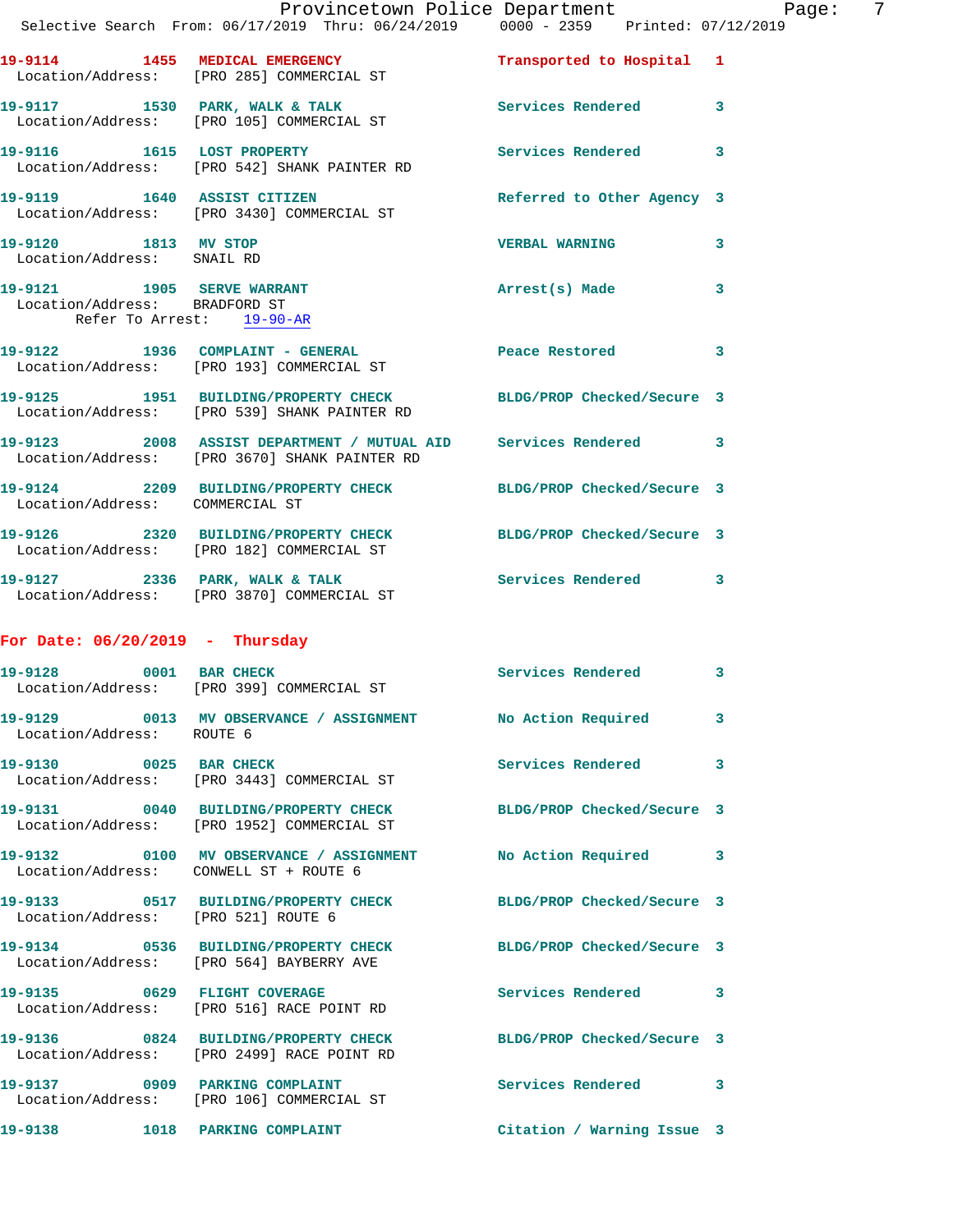|                                                             | Provincetown Police Department Page: 8<br>Selective Search From: $06/17/2019$ Thru: $06/24/2019$ $0000 - 2359$ Printed: 07/12/2019 |                                |                |
|-------------------------------------------------------------|------------------------------------------------------------------------------------------------------------------------------------|--------------------------------|----------------|
| Location/Address: [PRO 660] PRINCE ST                       |                                                                                                                                    |                                |                |
|                                                             | 19-9149 1032 GENERAL INFO<br>Location/Address: [PRO 2490] PROVINCELANDS RD                                                         | Services Rendered 3            |                |
|                                                             | 19-9139 1039 FOLLOW UP<br>Location/Address: [PRO 1957] COMMERCIAL ST                                                               | Could Not Locate               | $\mathbf{2}$   |
|                                                             | 19-9140 1041 PARKING COMPLAINT CONS GONE ON ARRIVAL 3<br>Location/Address: [PRO 3121] COMMERCIAL ST                                |                                |                |
| Location/Address: COMMERCIAL ST                             | 19-9141 1115 MEDICAL EMERGENCY 1 Transported to Hospital 1                                                                         |                                |                |
| Location/Address: [PRO 80] CARVER ST                        | 19-9143 1218 LOST PROPERTY                                                                                                         | Services Rendered 3            |                |
|                                                             | 19-9144 1224 FOLLOW UP<br>Location/Address: [PRO 2275] COMMERCIAL ST                                                               | SPOKEN TO                      | $\mathbf{2}$   |
|                                                             | 19-9145 1226 MV COMPLAINT<br>Location/Address: [PRO 3405] COMMERCIAL ST                                                            | Services Rendered              | $\overline{2}$ |
|                                                             | 19-9147 1236 MEDICAL EMERGENCY<br>Location/Address: [PRO 440] HARRY KEMP WAY                                                       | Transported to Hospital 1      |                |
| Location/Address: [PRO 80] CARVER ST                        | 19-9148 1249 LOST PROPERTY                                                                                                         | SPOKEN TO                      | $\mathbf{3}$   |
|                                                             | 19-9151 1456 MEDICAL EMERGENCY<br>Location/Address: [PRO 4137] SHANK PAINTER RD                                                    | Services Rendered 1            |                |
|                                                             | 19-9152 1505 MEDICAL EMERGENCY<br>Location/Address: [PRO 440] HARRY KEMP WAY                                                       | Transported to Hospital 1      |                |
|                                                             | 19-9158 1630 PARK, WALK & TALK 1999 Services Rendered 3<br>Location/Address: [PRO 3870] COMMERCIAL ST                              |                                |                |
|                                                             | 19-9154 1730 ASSIST CITIZEN<br>Location/Address: [PRO 542] SHANK PAINTER RD                                                        | SPOKEN TO THE STRIKE SPOKEN TO | $\mathbf{3}$   |
| 19-9155                                                     | 1734 MEDICAL EMERGENCY<br>Location/Address: [PRO 2618] COMMERCIAL ST                                                               | <b>PATIENT REFUSAL 1</b>       |                |
| 19-9156 1759 MV STOP                                        | Location/Address: BRADFORD ST + ALDEN ST                                                                                           | <b>VERBAL WARNING</b>          | 3              |
| 19-9157 1813 MV STOP                                        | Location/Address: BRADFORD ST + CONWELL ST                                                                                         | <b>VERBAL WARNING</b>          | 3              |
|                                                             | 19-9160 1926 ANIMAL CALL<br>Location/Address: TREMONT ST + COTTAGE ST                                                              | Services Rendered              | $\mathbf{2}$   |
|                                                             | 19-9161 1932 HARASSMENT / THREATS<br>Location/Address: [PRO 365] COMMERCIAL ST                                                     | <b>SPOKEN TO</b>               | $\mathbf{2}$   |
|                                                             | 19-9164 2048 HARASSMENT / THREATS<br>Location/Address: [PRO 542] SHANK PAINTER RD                                                  | FOLLOW UP                      | $\mathbf{2}$   |
|                                                             | 19-9165 2100 BUILDING/PROPERTY CHECK BLDG/PROP Checked/Secure 3<br>Location/Address: [PRO 526] RYDER ST EXT                        |                                |                |
| 19-9166 2120 MV STOP<br>Location/Address: COMMERCIAL ST     |                                                                                                                                    | <b>VERBAL WARNING</b>          | 3              |
|                                                             | 19-9167 2121 ALARM - GENERAL<br>Location/Address: [PRO 182] COMMERCIAL ST                                                          | False Alarm <b>Example 2</b>   | 1              |
| 19-9168 2126 MV DISABLED<br>Location/Address: COMMERCIAL ST |                                                                                                                                    | Services Rendered 2            |                |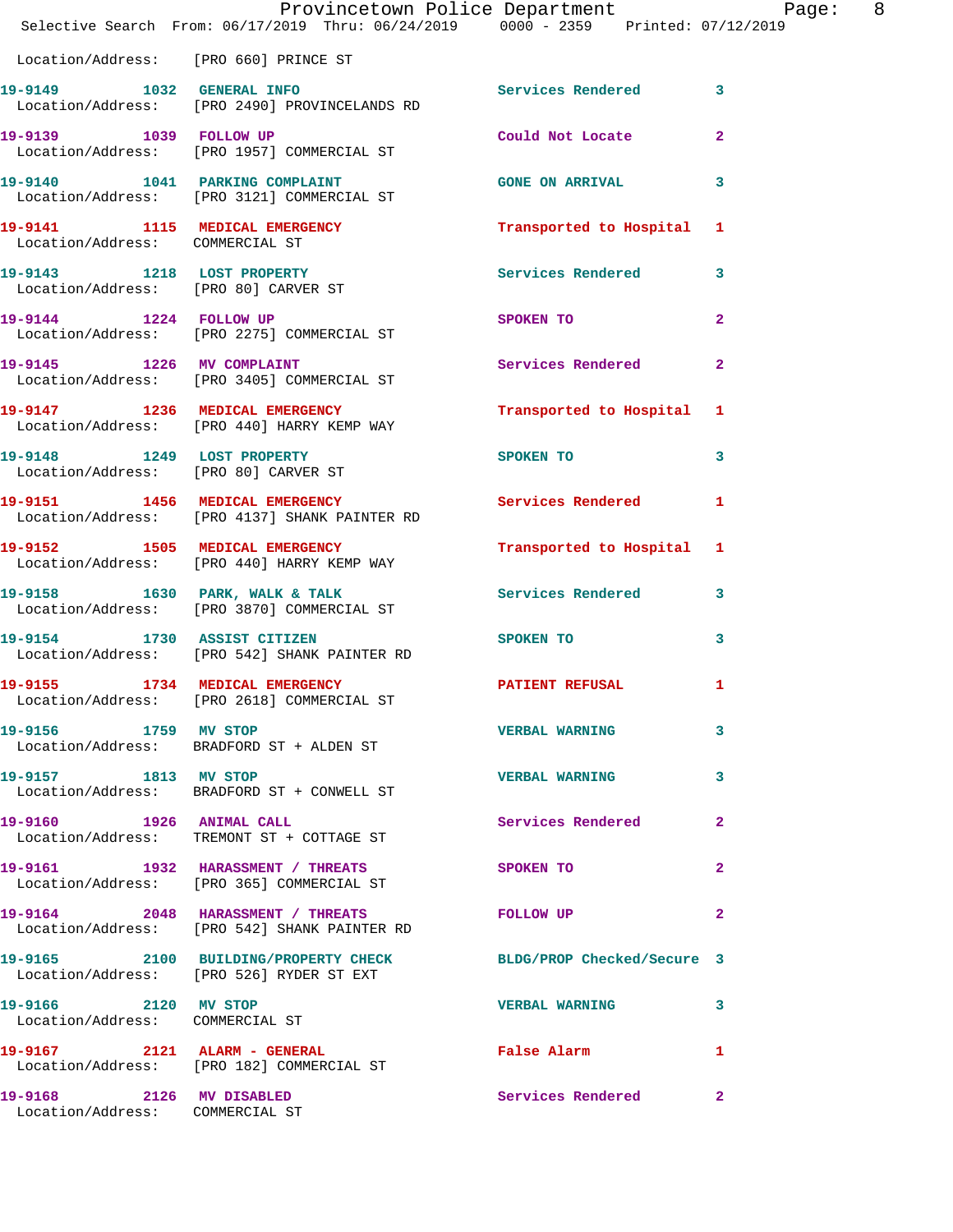| Selective Search From: 06/17/2019 Thru: 06/24/2019 0000 - 2359 Printed: 07/12/2019                            |  |  | Provincetown Police Department |                         | Page: | 9 |
|---------------------------------------------------------------------------------------------------------------|--|--|--------------------------------|-------------------------|-------|---|
| 19-9169 2134 LOST PROPERTY<br>Location/Address: [PRO 542] SHANK PAINTER RD                                    |  |  | Services Rendered 3            |                         |       |   |
| 19-9170 2153 BUILDING/PROPERTY CHECK BLDG/PROP Checked/Secure 3<br>Location/Address: [PRO 1638] COMMERCIAL ST |  |  |                                |                         |       |   |
| 19-9176 2327 BUILDING/PROPERTY CHECK BLDG/PROP Checked/Secure 3<br>Location/Address: [PRO 175] COMMERCIAL ST  |  |  |                                |                         |       |   |
| 19-9177 2338 PARK, WALK & TALK<br>Location/Address: [PRO 3870] COMMERCIAL ST                                  |  |  | No Action Required             | 3                       |       |   |
| 19-9178 2354 BAR CHECK<br>Location/Address: [PRO 3443] COMMERCIAL ST                                          |  |  | <b>Services Rendered</b>       | $\overline{\mathbf{3}}$ |       |   |
| 19-9179 2355 BUILDING/PROPERTY CHECK<br>Location/Address: [PRO 1952] COMMERCIAL ST                            |  |  | BLDG/PROP Checked/Secure 3     |                         |       |   |
| 19-9180 2358 MEDICAL EMERGENCY<br>Location/Address: [PRO 442] HARRY KEMP WAY                                  |  |  | <b>PATIENT REFUSAL</b>         | 1                       |       |   |

## **For Date: 06/21/2019 - Friday**

|                                                                       | 19-9181 0009 BUILDING/PROPERTY CHECK<br>Location/Address: [PRO 3259] MACMILLAN WHARF                            | BLDG/PROP Checked/Secure 3 |                         |
|-----------------------------------------------------------------------|-----------------------------------------------------------------------------------------------------------------|----------------------------|-------------------------|
|                                                                       | 19-9182 0019 MV OBSERVANCE / ASSIGNMENT<br>Location/Address: HOWLAND ST + BRADFORD ST                           | No Action Required         | 3                       |
|                                                                       | 19-9183 6038 MV OBSERVANCE / ASSIGNMENT No Action Required<br>Location/Address: RYDER ST + BRADFORD ST          |                            | $\overline{\mathbf{3}}$ |
|                                                                       | 19-9184 0109 BUILDING/PROPERTY CHECK<br>Location/Address: [PRO 105] COMMERCIAL ST                               | BLDG/PROP Checked/Secure 3 |                         |
| Refer To Arrest: 19-91-AR                                             | 19-9185 0124 DISTURBANCE - FIGHT / ARGUMENT Arrest(s) Made 1<br>Location/Address: [PRO 165] COMMERCIAL ST       |                            |                         |
| Refer To Arrest: 19-91-AR                                             | 19-9186 0146 MEDICAL EMERGENCY<br>Location/Address: [PRO 165] COMMERCIAL ST                                     | PATIENT REFUSAL 1          |                         |
|                                                                       | 19-9187 0359 BUILDING/PROPERTY CHECK BLDG/PROP Checked/Secure 3<br>Location/Address: [PRO 2898] JEROME SMITH RD |                            |                         |
|                                                                       |                                                                                                                 | BLDG/PROP Checked/Secure 3 |                         |
| 19-9189 0514 FIRE - CO ALARM<br>Location/Address: [PRO 1590] PEARL ST |                                                                                                                 | Services Rendered          | $\mathbf{1}$            |
|                                                                       | 19-9190 0627 MV COLLISION<br>Location/Address: [PRO 1526] BREWSTER ST                                           | <b>Services Rendered</b>   | $\mathbf{1}$            |
|                                                                       | 19-9191 0745 SERVICE CALL - POLICE<br>Location/Address: [PRO 516] RACE POINT RD                                 | Services Rendered 3        |                         |
|                                                                       | 19-9192 0840 PARKING COMPLAINT<br>Location/Address: [PRO 510] PLEASANT ST                                       | SPOKEN TO                  | $\overline{\mathbf{3}}$ |
|                                                                       | 19-9193 0847 BUILDING/PROPERTY CHECK<br>Location/Address: [PRO 3317] CEMETERY RD                                | BLDG/PROP Checked/Secure 3 |                         |
|                                                                       | 19-9194 0847 BUILDING/PROPERTY CHECK<br>Location/Address: [PRO 3318] CEMETERY RD                                | BLDG/PROP Checked/Secure 3 |                         |
|                                                                       | 19-9195 0848 BUILDING/PROPERTY CHECK<br>Location/Address: [PRO 519] RACE POINT RD                               | BLDG/PROP Checked/Secure 3 |                         |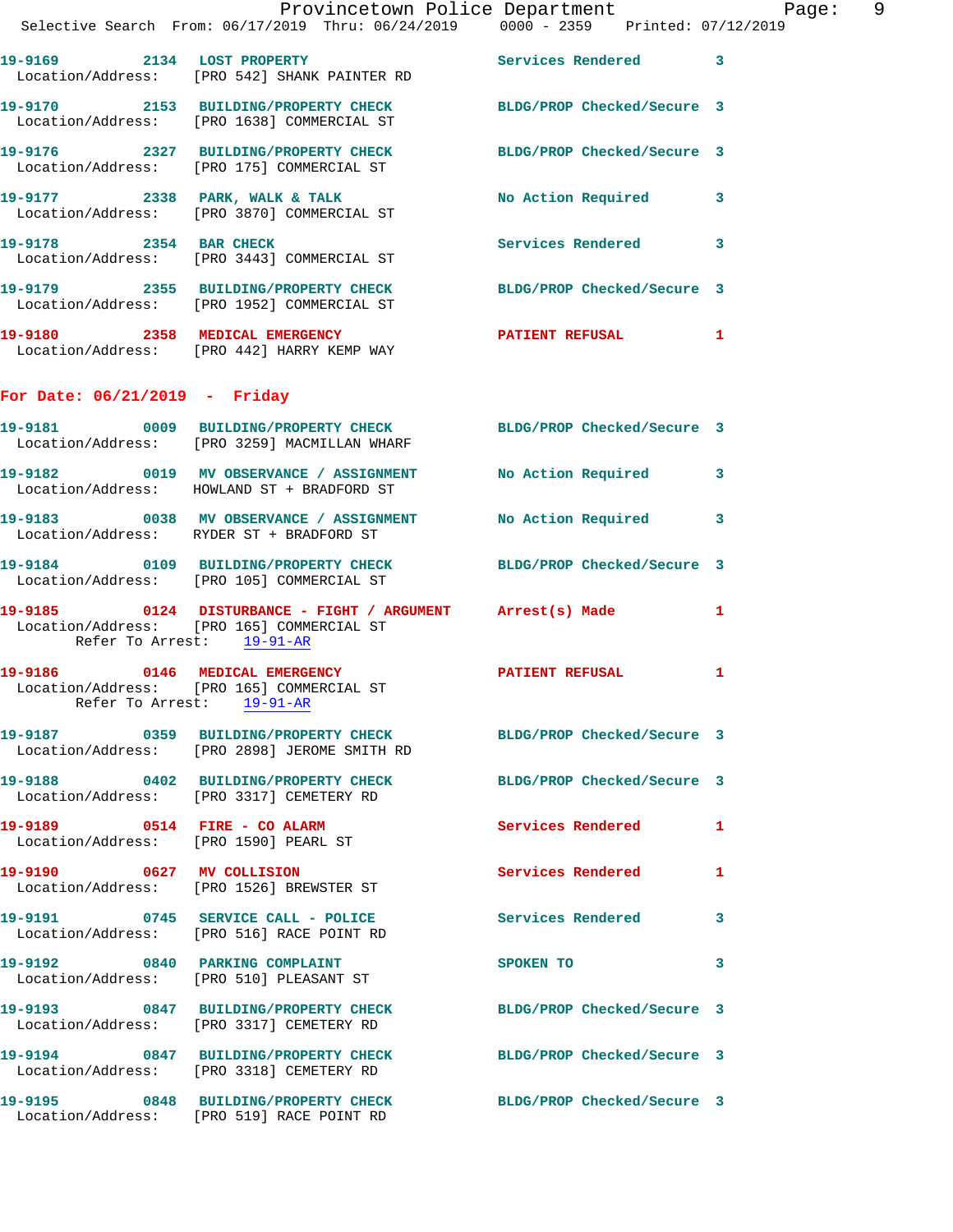|                                                     | Provincetown Police Department<br>Selective Search From: 06/17/2019 Thru: 06/24/2019 0000 - 2359 Printed: 07/12/2019 |                            |              |  |
|-----------------------------------------------------|----------------------------------------------------------------------------------------------------------------------|----------------------------|--------------|--|
|                                                     | 19-9197 1021 LARCENY / FORGERY / FRAUD SPOKEN TO 2<br>Location/Address: [PRO 80] CARVER ST                           |                            |              |  |
|                                                     | 19-9198 1024 911 - GENERAL 1 Services Rendered 1<br>Location/Address: [PRO 2499] RACE POINT RD                       |                            |              |  |
| 19-9199 1027 MV STOP<br>Location/Address: PRINCE ST |                                                                                                                      | <b>VERBAL WARNING</b>      | 3            |  |
|                                                     | 19-9200 1036 ANIMAL CALL 2 Services Rendered 2<br>Location/Address: [PRO 3296] SHANK PAINTER RD                      |                            |              |  |
| Location/Address: COURT ST                          | 19-9201 1038 HAZARDS                                                                                                 | Referred to Other Agency 2 |              |  |
|                                                     | 19-9202 1111 PARK, WALK & TALK 1999 Services Rendered 3<br>Location/Address: [PRO 1625] COMMERCIAL ST                |                            |              |  |
| Location/Address: FRANKLIN ST                       | 19-9271 1200 MV COLLISION                                                                                            | Services Rendered 2        |              |  |
|                                                     | 19-9204 1228 MV STOP VERBAL WARNING<br>Location/Address: [PRO 1952] COMMERCIAL ST                                    |                            | 3            |  |
|                                                     | 19-9205 1259 PARK, WALK & TALK 1999 Services Rendered 3<br>Location/Address: [PRO 537] SHANK PAINTER RD              |                            |              |  |
|                                                     | 19-9206 1308 ANIMAL CALL SPOKEN TO<br>Location/Address: [PRO 2750] COMMERCIAL ST                                     |                            | $\mathbf{2}$ |  |
|                                                     | 19-9207 1312 MEDICAL EMERGENCY PATIENT REFUSAL<br>Location/Address: [PRO 2750] COMMERCIAL ST                         |                            | $\mathbf{1}$ |  |
|                                                     | 19-9209 1438 PARKING COMPLAINT SPOKEN TO<br>Location/Address: [PRO 817] COMMERCIAL ST                                |                            | 3            |  |
|                                                     | 19-9212 1530 HARASSMENT / THREATS Services Rendered 2<br>Location/Address: [PRO 2110] TREMONT ST                     |                            |              |  |
|                                                     | 19-9211 1549 TRAFFIC CONTROL<br>Location/Address: CARVER ST + COMMERCIAL ST                                          | Removed Hazard 3           |              |  |
|                                                     | 19-9214 1801 MV COLLISION<br>Location/Address: [PRO 399] COMMERCIAL ST                                               | <b>SPOKEN TO</b>           |              |  |
|                                                     | 19-9215 1803 ALARM - FIRE<br>Location/Address: [PRO 569] WINSLOW ST                                                  | False Alarm                | $\mathbf{1}$ |  |
|                                                     | 19-9216 1831 ALARM - GENERAL<br>Location/Address: [PRO 440] HARRY KEMP WAY                                           | <b>False Alarm</b>         | $\mathbf{1}$ |  |
|                                                     | 19-9217 1832 ALARM - FIRE<br>Location/Address: [PRO 2005] COMMERCIAL ST                                              | False Alarm                | 1            |  |
|                                                     | 19-9218 1843 PARKING COMPLAINT<br>Location/Address: [PRO 961] JOHNSON ST                                             | Citation / Warning Issue 3 |              |  |
| Location/Address: ROUTE 6 + SNAIL RD                | 19-9219 1938 MV OBSERVANCE / ASSIGNMENT Services Rendered 3                                                          |                            |              |  |
|                                                     | 19-9220 1957 PARK, WALK & TALK Services Rendered 3<br>Location: [PRO 3431] CENTER EAST ROAM                          |                            |              |  |
|                                                     | 19-9222 2042 MEDICAL EMERGENCY PATIENT REFUSAL<br>Location/Address: [PRO 3222] ALDEN ST                              |                            | 1            |  |
| Location/Address: ROUTE 6 + SNAIL RD                | 19-9223 2047 MV OBSERVANCE / ASSIGNMENT VERBAL WARNING 3                                                             |                            |              |  |
|                                                     | 19-9224 2052 BUILDING/PROPERTY CHECK BLDG/PROP Checked/Secure 3<br>Location/Address: [PRO 3430] COMMERCIAL ST        |                            |              |  |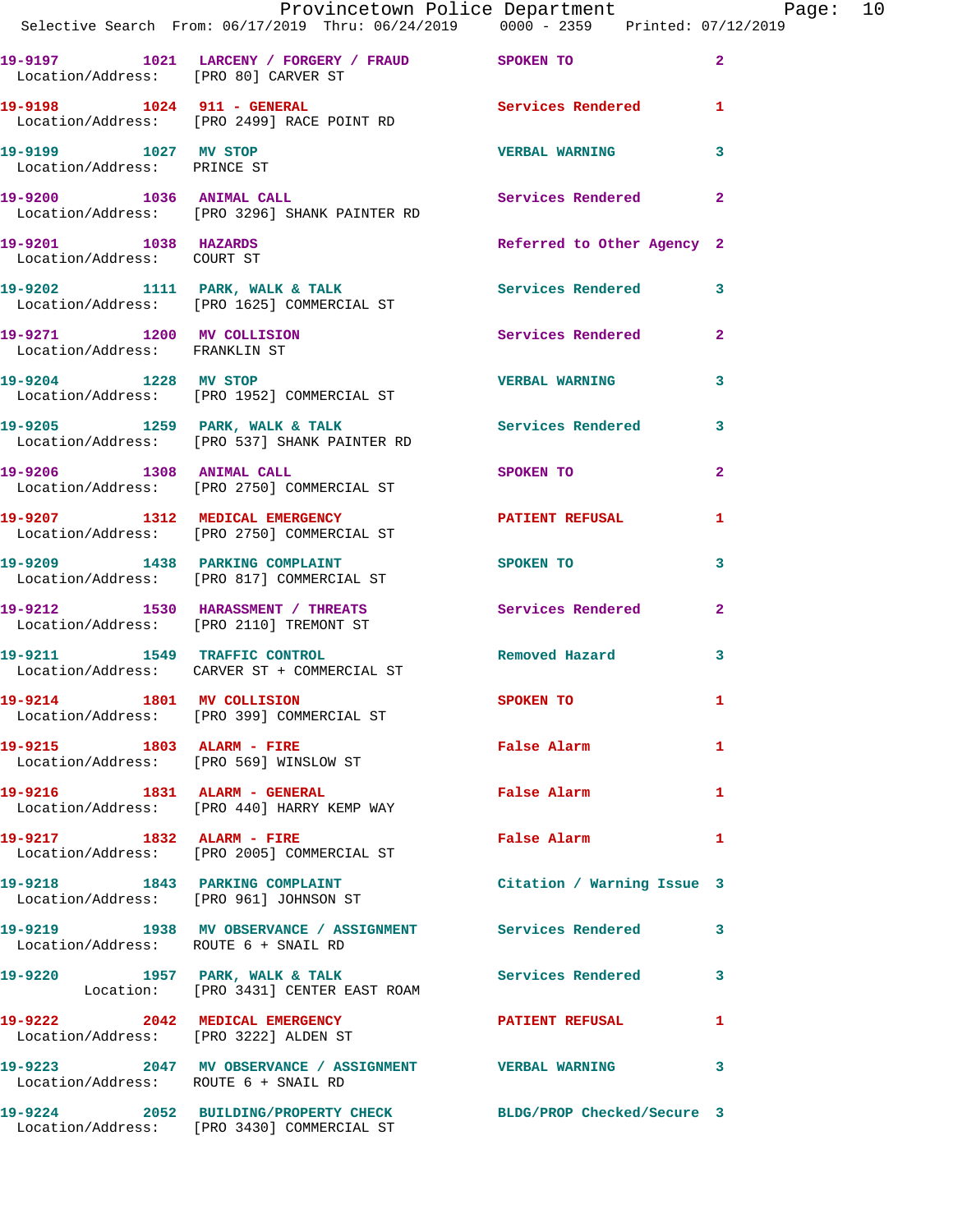|                                                             | 19-9225 2053 BUILDING/PROPERTY CHECK<br>Location/Address: [PRO 2977] COMMERCIAL ST                        | BLDG/PROP Checked/Secure 3 |                |
|-------------------------------------------------------------|-----------------------------------------------------------------------------------------------------------|----------------------------|----------------|
|                                                             | 19-9226 2054 BUILDING/PROPERTY CHECK<br>Location/Address: [PRO 182] COMMERCIAL ST                         | BLDG/PROP Checked/Secure 3 |                |
|                                                             | 19-9227 2059 BUILDING/PROPERTY CHECK<br>Location/Address: [PRO 1952] COMMERCIAL ST                        | BLDG/PROP Checked/Secure 3 |                |
| 19-9229 2112 MV STOP<br>Location/Address: ROUTE 6           |                                                                                                           | <b>VERBAL WARNING</b>      | 3              |
|                                                             | 19-9230 2124 SUSPICIOUS ACTIVITY<br>Location/Address: [PRO 3392] COMMERCIAL ST                            | SPOKEN TO                  | $\overline{2}$ |
|                                                             | 19-9231 2127 MEDICAL EMERGENCY<br>Location/Address: [PRO 383] COMMERCIAL ST                               | <b>PATIENT REFUSAL</b>     | 1              |
|                                                             | 19-9232 2129 BUILDING/PROPERTY CHECK<br>Location/Address: [PRO 4082] GOSNOLD ST                           | BLDG/PROP Checked/Secure 3 |                |
| 19-9233 2218 DISORDERLY                                     | Location/Address: [PRO 3456] RYDER ST EXT<br>Refer To Arrest: 19-92-AR                                    | Arrest(s) Made             | 1              |
| 19-9234 2222 MV STOP<br>Location/Address: [PRO 521] ROUTE 6 |                                                                                                           | <b>VERBAL WARNING</b>      | 3              |
| 19-9235 2223 MEDICAL EMERGENCY                              | Location/Address: [PRO 542] SHANK PAINTER RD<br>Refer To Arrest: 19-92-AR                                 | <b>PATIENT REFUSAL</b>     | 1              |
| 19-9236 2245 ANIMAL CALL                                    | Location/Address: [PRO 630] COMMERCIAL ST                                                                 | Could Not Locate           | $\mathbf{2}$   |
| 19-9238 2259 MEDICAL EMERGENCY                              | Location/Address: [PRO 1718] MAYFLOWER AVE                                                                | Transported to Hospital 1  |                |
|                                                             | 19-9239 2311 MEDICAL EMERGENCY<br>Location/Address: [PRO 3482] STABLE PATH                                | Transported to Hospital 1  |                |
| 19-9240                                                     | 2314 MEDICAL EMERGENCY<br>Location: [PRO 3431] LOPES SQUARE                                               | Transported to Hospital 1  |                |
| 19-9241                                                     | 2329 PARKING COMPLAINT<br>Location/Address: [PRO 1483] MECHANIC ST                                        | No Action Required         | 3              |
| For Date: $06/22/2019$ - Saturday                           |                                                                                                           |                            |                |
|                                                             | 19-9242 0017 DISTURBANCE - FIGHT / ARGUMENT GONE ON ARRIVAL<br>Location/Address: [PRO 3443] COMMERCIAL ST |                            | $\mathbf{1}$   |
| 19-9244 0021 PARK, WALK & TALK                              | Location/Address: [PRO 3870] COMMERCIAL ST                                                                | No Action Required         | 3              |
| 19-9245 0022 MEDICAL EMERGENCY                              | Location/Address: [PRO 658] MOZART AVE                                                                    | Transported to Hospital    | 1              |
| 19-9246 0044 NOISE COMPLAINT                                | Location/Address: [PRO 3137] RACE POINT RD                                                                | SPOKEN TO                  | 3              |
| 19-9248 0104 TRAFFIC CONTROL                                | Location/Address: [PRO 165] COMMERCIAL ST                                                                 | Services Rendered          | 3              |
| 19-9250                                                     | 0201 TRANSPORT-B.H.O.C.<br>Location/Address: [BAR 3] LOCATED IN BOURNE<br>Refer To Arrest: 19-92-AR       | Transferred Custody        | 3              |

**19-9251 0319 LANDLORD / TENANT SPOKEN TO 2**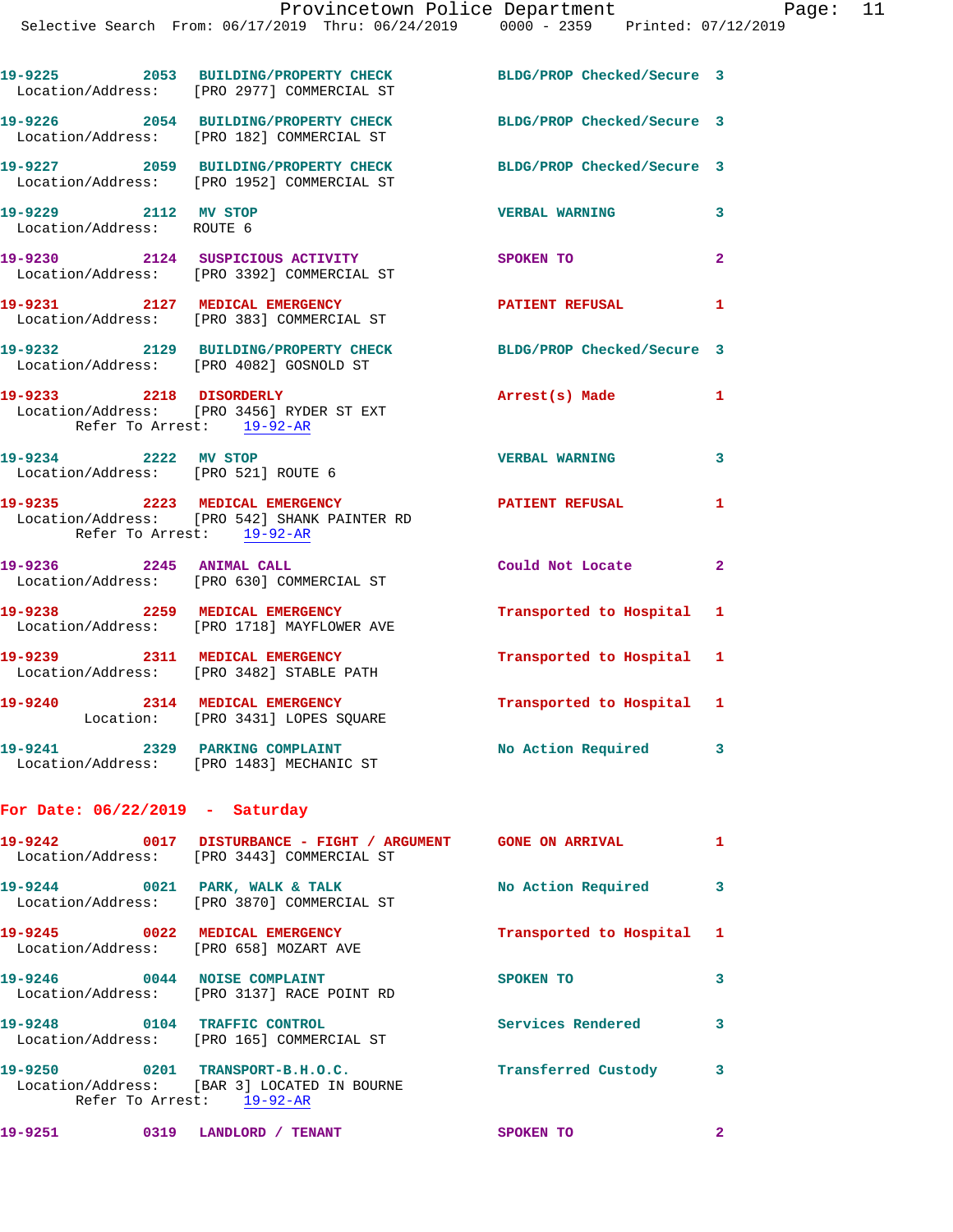|                                                            | Provincetown Police Department Page: 12<br>Selective Search From: 06/17/2019 Thru: 06/24/2019 0000 - 2359 Printed: 07/12/2019 |                            |                |  |
|------------------------------------------------------------|-------------------------------------------------------------------------------------------------------------------------------|----------------------------|----------------|--|
|                                                            | Location/Address: [PRO 1836] NELSON AVE                                                                                       |                            |                |  |
|                                                            | 19-9252 0414 SUSPICIOUS ACTIVITY<br>Location/Address: [PRO 106] COMMERCIAL ST                                                 | Could Not Locate 2         |                |  |
|                                                            | 19-9253 0623 FLIGHT COVERAGE<br>Location/Address: [PRO 516] RACE POINT RD                                                     | Services Rendered          | 3              |  |
|                                                            | 19-9255 0750 PARKING COMPLAINT<br>Location/Address: [PRO 3456] RYDER ST EXT                                                   | SPOKEN TO                  | 3              |  |
|                                                            | 19-9256 0809 911 - GENERAL<br>Location/Address: [PRO 1872] COMMERCIAL ST                                                      | No Action Required 1       |                |  |
|                                                            | 19-9258 0854 LOST PROPERTY<br>Location/Address: [PRO 2991] SNOWS LN                                                           | Services Rendered          | $\mathbf{3}$   |  |
|                                                            | 19-9259 0926 TRAFFIC CONTROL<br>Location/Address: BRADFORD ST + STANDISH ST                                                   | Services Rendered 3        |                |  |
|                                                            | 19-9260 0936 ESCORT / TRANSPORT<br>Location/Address: [PRO 1645] HARRY KEMP WAY                                                | <b>Services Rendered</b>   | 3              |  |
|                                                            | 19-9261 1026 PARKING COMPLAINT<br>Location/Address: [PRO 927] FRANKLIN ST                                                     | Citation / Warning Issue 3 |                |  |
|                                                            | 19-9262 1126 MV DISABLED<br>Location/Address: [PRO 165] COMMERCIAL ST                                                         | Could Not Locate           | $\overline{2}$ |  |
|                                                            | 19-9267 1130 MV COLLISION<br>Location/Address: [PRO 1418] PLEASANT ST                                                         | <b>SPOKEN TO</b>           | 1              |  |
|                                                            | 19-9263 1140 FOLLOW UP<br>Location/Address: [PRO 1935] BAYBERRY AVE                                                           | SPOKEN TO                  | $\mathbf{2}$   |  |
|                                                            | 19-9265 1200 FOLLOW UP<br>Location/Address: [PRO 3137] RACE POINT RD                                                          | SPOKEN TO                  | $\overline{2}$ |  |
| 19-9266 1203 ANIMAL CALL                                   | Location/Address: [PRO 1656] SHANK PAINTER RD                                                                                 | Referred to Other Agency 2 |                |  |
| 19-9268                                                    | 1320 ANIMAL CALL<br>Location/Address: [PRO 106] COMMERCIAL ST                                                                 | SPOKEN TO                  | $\overline{2}$ |  |
|                                                            | 19-9270 1356 MEDICAL EMERGENCY PATIENT REFUSAL<br>Location/Address: [PRO 105] COMMERCIAL ST                                   |                            | 1              |  |
|                                                            | 19-9272 1401 LOST PROPERTY<br>Location/Address: [PRO 105] COMMERCIAL ST                                                       | Services Rendered 3        |                |  |
|                                                            | 19-9274 1427 NOISE COMPLAINT<br>Location/Address: [PRO 523] COMMERCIAL ST                                                     | SPOKEN TO                  | 3              |  |
|                                                            | 19-9275 1521 PARKING COMPLAINT<br>Location/Address: [PRO 927] FRANKLIN ST                                                     | Citation / Warning Issue 3 |                |  |
|                                                            | 19-9277 1621 LANDLORD / TENANT<br>Location/Address: [PRO 1615] BANGS ST                                                       | SPOKEN TO                  | $\mathbf{2}$   |  |
|                                                            | 19-9278 1650 PARK, WALK & TALK<br>Location: [PRO 3431] LOPES SQUARE                                                           | Services Rendered 3        |                |  |
|                                                            | 19-9279 1704 ANIMAL CALL<br>Location/Address: [PRO 526] RYDER ST EXT                                                          | SPOKEN TO                  | $\overline{2}$ |  |
| 19-9280 1712 HAZARDS                                       | Location/Address: BRADFORD ST + COOK ST                                                                                       | Referred to Other Agency 2 |                |  |
| 19-9281 1717 LOST PROPERTY<br>Location/Address: NELSON AVE |                                                                                                                               | Services Rendered 3        |                |  |
|                                                            |                                                                                                                               |                            |                |  |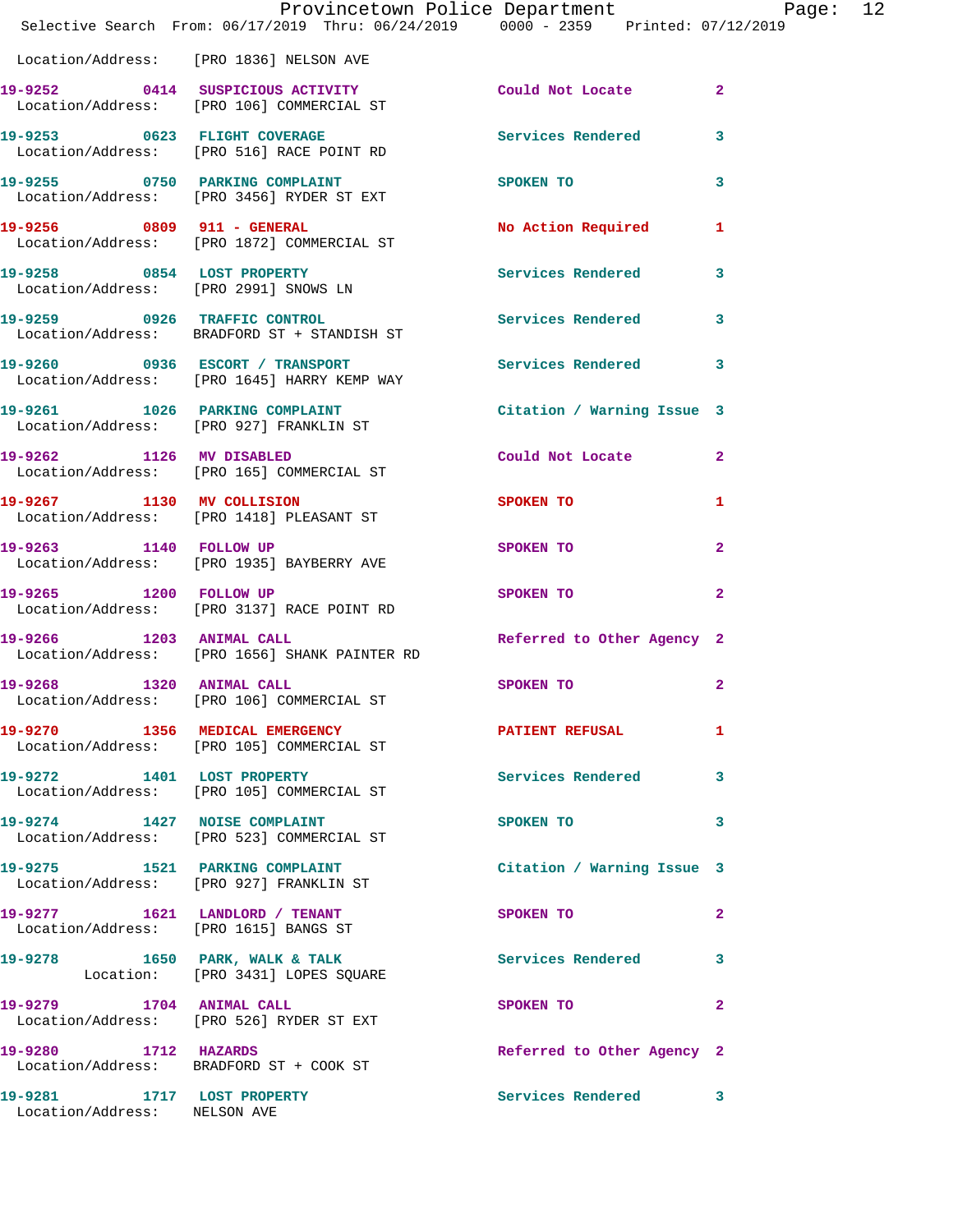|                                 | Provincetown Police Department<br>Selective Search From: 06/17/2019 Thru: 06/24/2019 0000 - 2359 Printed: 07/12/2019 |                                                                                                                                                                                                                                    |                |  |
|---------------------------------|----------------------------------------------------------------------------------------------------------------------|------------------------------------------------------------------------------------------------------------------------------------------------------------------------------------------------------------------------------------|----------------|--|
| Location/Address: WINSLOW ST    | 19-9282 1719 PARKING COMPLAINT No Action Required 3                                                                  |                                                                                                                                                                                                                                    |                |  |
|                                 | 19-9283 1729 ANIMAL CALL<br>Location/Address: [PRO 2207] SHANK PAINTER RD                                            | <b>Unfounded contract the contract of the contract of the contract of the contract of the contract of the contract of the contract of the contract of the contract of the contract of the contract of the contract of the cont</b> | $\mathbf{2}$   |  |
|                                 | 19-9286 1758 MV COLLISION<br>Location/Address: [PRO 4136] BRADFORD ST                                                | SPOKEN TO THE STATE OF THE STATE OF THE STATE OF THE STATE OF THE STATE OF THE STATE OF THE STATE OF THE STATE OF THE STATE OF THE STATE OF THE STATE OF THE STATE OF THE STATE OF THE STATE OF THE STATE OF THE STATE OF THE      | -1             |  |
|                                 | 19-9287 1832 MEDICAL EMERGENCY<br>Location/Address: [PRO 2499] RACE POINT RD                                         | No Action Required 1                                                                                                                                                                                                               |                |  |
|                                 | 19-9288 1857 LOST PROPERTY<br>Location/Address: [PRO 2763] CONANT ST                                                 | SPOKEN TO                                                                                                                                                                                                                          | $\mathbf{3}$   |  |
|                                 | 19-9289 1932 MEDICAL EMERGENCY 1 PATIENT REFUSAL 1<br>Location/Address: [PRO 383] COMMERCIAL ST                      |                                                                                                                                                                                                                                    |                |  |
|                                 | 19-9290 1942 MEDICAL EMERGENCY PATIENT REFUSAL<br>Location/Address: [PRO 356] COMMERCIAL ST                          |                                                                                                                                                                                                                                    | $\mathbf{1}$   |  |
|                                 | 19-9291 2003 ALARM - GENERAL<br>Location/Address: [PRO 3105] COMMERCIAL ST                                           | BLDG/PROP Checked/Secure 1                                                                                                                                                                                                         |                |  |
|                                 | 19-9292 2014 MV OBSERVANCE / ASSIGNMENT Services Rendered 3<br>Location/Address: ROUTE 6 + SNAIL RD                  |                                                                                                                                                                                                                                    |                |  |
|                                 | 19-9293 2052 HARASSMENT / THREATS SPOKEN TO 2<br>Location/Address: [PRO 2988] COMMERCIAL ST                          |                                                                                                                                                                                                                                    | 1              |  |
|                                 | 19-9294 2055 MV STOP 2008 2009 2009 2009 2009 2010<br>Location/Address: ROUTE 6 + SNAIL RD                           |                                                                                                                                                                                                                                    | 3              |  |
|                                 | 19-9295 2104 LOST PROPERTY<br>Location/Address: [PRO 453] KILEY CT                                                   | SPOKEN TO                                                                                                                                                                                                                          | $\mathbf{3}$   |  |
|                                 | 19-9296 2118 ASSIST CITIZEN<br>Location/Address: [PRO 399] COMMERCIAL ST                                             | Services Rendered 3                                                                                                                                                                                                                |                |  |
| 19-9297 2126 LOST PROPERTY      | Location/Address: [PRO 1323] COMMERCIAL ST                                                                           | SPOKEN TO                                                                                                                                                                                                                          | 3              |  |
| Location/Address: COMMERCIAL ST | 19-9298 2141 BUILDING/PROPERTY CHECK BLDG/PROP Checked/Secure 3                                                      |                                                                                                                                                                                                                                    |                |  |
|                                 | 19-9299 2152 BUILDING/PROPERTY CHECK Services Rendered 3<br>Location/Address: [PRO 2483] COMMERCIAL ST               |                                                                                                                                                                                                                                    |                |  |
|                                 | 19-9300 2155 DISTURBANCE - FIGHT / ARGUMENT SPOKEN TO<br>Location/Address: [PRO 399] COMMERCIAL ST                   |                                                                                                                                                                                                                                    | $\mathbf{1}$   |  |
|                                 | 19-9301 2215 BUILDING/PROPERTY CHECK BLDG/PROP Checked/Secure 3<br>Location/Address: [PRO 1952] COMMERCIAL ST        |                                                                                                                                                                                                                                    |                |  |
|                                 | 19-9302 2228 NOISE COMPLAINT<br>Location/Address: [PRO 3016] BRADFORD ST                                             | Could Not Locate 3                                                                                                                                                                                                                 |                |  |
|                                 | 19-9303 2236 ALARM - GENERAL<br>Location/Address: [PRO 4136] BRADFORD ST                                             | False Alarm                                                                                                                                                                                                                        | $\blacksquare$ |  |
|                                 | 19-9304 2306 MEDICAL EMERGENCY<br>Location/Address: [PRO 484] MASONIC PL                                             | PATIENT REFUSAL                                                                                                                                                                                                                    | 1              |  |
|                                 | 19-9305 2333 PARK, WALK & TALK 6 Services Rendered 3<br>Location/Address: [PRO 3870] COMMERCIAL ST                   |                                                                                                                                                                                                                                    |                |  |
|                                 | 19-9306 2356 MV STOP<br>Location/Address: [PRO 3176] COMMERCIAL ST                                                   | <b>VERBAL WARNING</b>                                                                                                                                                                                                              | 3              |  |

**For Date: 06/23/2019 - Sunday**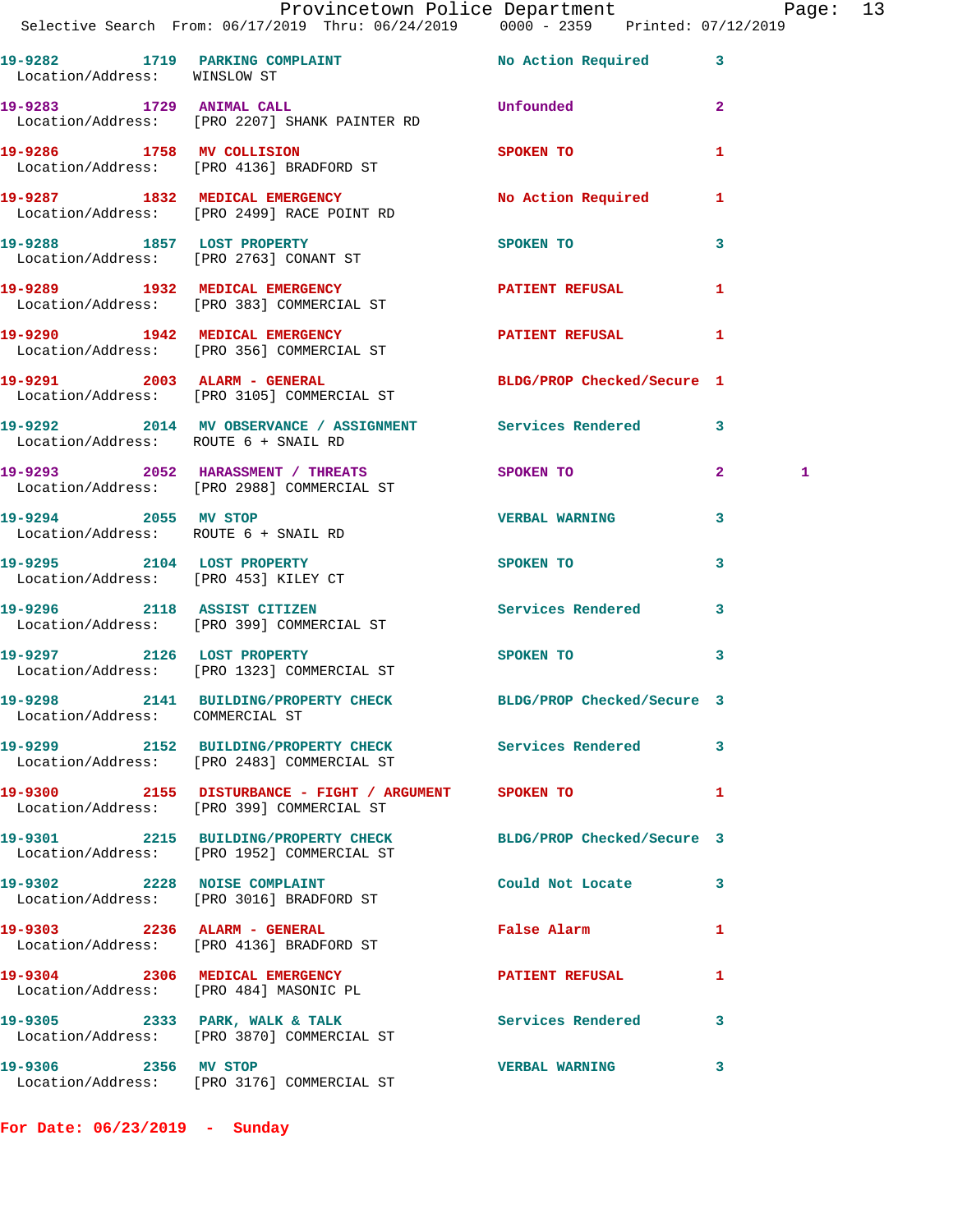|                                                                        | 19-9307 0006 COMPLAINT - GENERAL<br>Location/Address: [PRO 2520] PRINCE ST                                       | Services Rendered          | 3              |
|------------------------------------------------------------------------|------------------------------------------------------------------------------------------------------------------|----------------------------|----------------|
|                                                                        | 19-9308 0020 LOST PROPERTY<br>Location/Address: [PRO 542] SHANK PAINTER RD                                       | Services Rendered          | 3              |
| 19-9309 0022 NOISE COMPLAINT<br>Location/Address: COMMERCIAL ST        |                                                                                                                  | SPOKEN TO                  | 3              |
|                                                                        | 19-9310 0036 PARK, WALK & TALK<br>Location/Address: [PRO 105] COMMERCIAL ST                                      | Services Rendered          | 3              |
| Location/Address: COMMERCIAL ST                                        | 19-9311 0049 HARASSMENT / THREATS                                                                                | <b>SPOKEN TO</b>           | $\overline{a}$ |
|                                                                        | 19-9312 0157 MV STOP<br>Location/Address: [PRO 1953] COMMERCIAL ST                                               | <b>VERBAL WARNING</b>      | 3<br>1         |
|                                                                        | 19-9316 0509 BUILDING/PROPERTY CHECK BLDG/PROP Checked/Secure 3<br>Location/Address: [PRO 1778] SHANK PAINTER RD |                            |                |
|                                                                        | 19-9317 0537 BUILDING/PROPERTY CHECK BLDG/PROP Checked/Secure 3<br>Location/Address: [PRO 2977] COMMERCIAL ST    |                            |                |
|                                                                        | 19-9318 0711 FLIGHT COVERAGE<br>Location/Address: [PRO 516] RACE POINT RD                                        | Services Rendered 3        |                |
|                                                                        | 19-9319 0753 MARINE EMERGENCY<br>Location/Address: [PRO 2499] RACE POINT RD                                      | Referred to Other Agency 2 |                |
|                                                                        | 19-9320 0814 LOST BROWN WALLET<br>Location/Address: [PRO 3335] COMMERCIAL ST                                     | Services Rendered          | 3              |
|                                                                        | 19-9322 0834 BUILDING/PROPERTY CHECK<br>Location/Address: [PRO 2977] COMMERCIAL ST                               | <b>Services Rendered</b>   | 3              |
|                                                                        | 19-9323 0928 ALARM - FIRE<br>Location/Address: [PRO 2251] COMMERCIAL ST                                          | Services Rendered          | 1              |
|                                                                        | 19-9324 0934 911 - GENERAL<br>Location/Address: [PRO 2075] BAYBERRY AVE                                          | <b>Services Rendered</b>   | 1              |
|                                                                        | 19-9325 1031 PARK, WALK & TALK<br>Location/Address: [PRO 2500] COMMERCIAL ST                                     | <b>Services Rendered</b>   | 3              |
| 19-9326 1040 LOST WALLET                                               | Location/Address: [PRO 80] CARVER ST                                                                             | Services Rendered          | 3              |
|                                                                        | 19-9329 1118 PARK, WALK & TALK<br>Location/Address: [PRO 175] COMMERCIAL ST                                      | <b>Services Rendered</b>   | 3              |
|                                                                        | 19-9331 1120 LOST BROWN WALLET<br>Location/Address: [PRO 542] SHANK PAINTER RD                                   | <b>Services Rendered</b>   | 3              |
| 19-9332 1136 LOST BLACK WALLET                                         | Location/Address: [PRO 542] SHANK PAINTER RD                                                                     | Services Rendered          | 3              |
| Location/Address: ROUTE 6 + SNAIL RD                                   | 19-9333 1147 MV OBSERVANCE / ASSIGNMENT Services Rendered                                                        |                            | 3              |
|                                                                        | 19-9335 1211 MEDICAL EMERGENCY<br>Location/Address: [PRO 440] HARRY KEMP WAY                                     | Services Rendered          | 1              |
| 19-9336 1222 LOST BLACK WALLET<br>Location/Address: [PRO 79] CARVER ST |                                                                                                                  | Services Rendered          | 3              |
| 19-9337 1255 FOLLOW UP                                                 | Location/Address: [PRO 1145] COMMERCIAL ST                                                                       | Could Not Locate           | $\mathbf{2}$   |
| 19-9339 1406 FOLLOW UP                                                 |                                                                                                                  | Services Rendered          | $\mathbf{2}$   |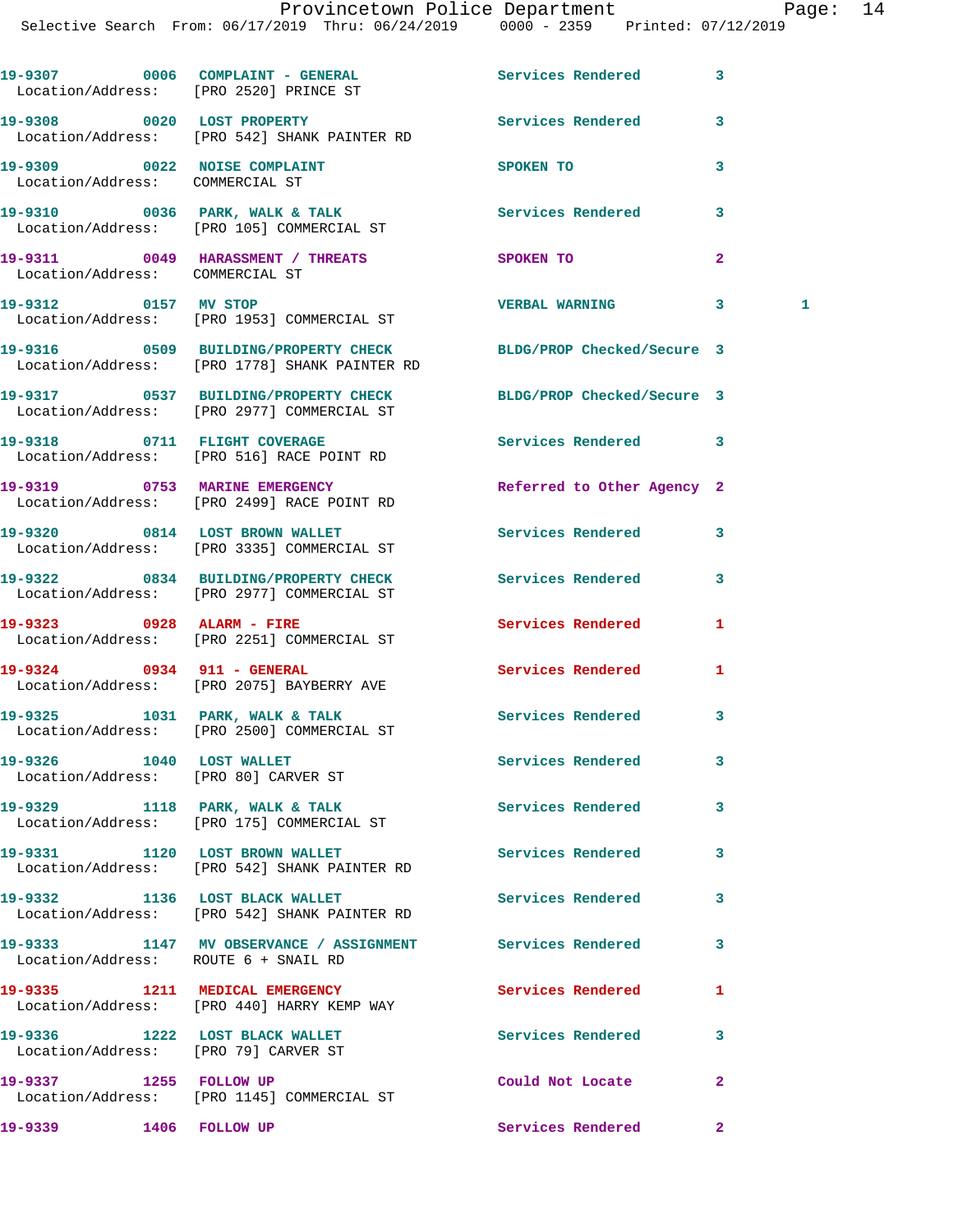|                                                               | Provincetown Police Department Page: 15<br>Selective Search From: 06/17/2019 Thru: 06/24/2019   0000 - 2359   Printed: 07/12/2019 |                           |              |   |  |
|---------------------------------------------------------------|-----------------------------------------------------------------------------------------------------------------------------------|---------------------------|--------------|---|--|
|                                                               | Location/Address: [PRO 105] COMMERCIAL ST                                                                                         |                           |              |   |  |
|                                                               | 19-9340 1428 MV COMPLAINT<br>Location/Address: PROVINCELANDS RD + ROUTE 6                                                         | Services Rendered 2       |              |   |  |
|                                                               | 19-9342 1525 PARK, WALK & TALK 1998 Services Rendered 3<br>Location/Address: [PRO 3870] COMMERCIAL ST                             |                           |              |   |  |
|                                                               | 19-9343 1537 BUILDING/PROPERTY CHECK BLDG/PROP Checked/Secure 3<br>Location/Address: [PRO 433] RYDER ST EXT                       |                           |              |   |  |
|                                                               | 19-9344 1603 MEDICAL EMERGENCY<br>Location/Address: [PRO 3314] COMMERCIAL ST                                                      | Transported to Hospital 1 |              | 1 |  |
|                                                               | 19-9346 1624 NOISE COMPLAINT<br>Location/Address: [PRO 1345] COMMERCIAL ST                                                        | Services Rendered 3       |              |   |  |
|                                                               | 19-9347 1731 MV COMPLAINT<br>Location/Address: CONWELL ST + ROUTE 6                                                               | <b>GONE ON ARRIVAL</b>    | $\mathbf{2}$ |   |  |
|                                                               | 19-9348 1827 ANIMAL CALL<br>Location/Address: [PRO 2489] BRADFORD ST                                                              | Transferred Custody       | $\mathbf{2}$ |   |  |
|                                                               | 19-9349 1905 SERVICE CALL - POLICE<br>Location/Address: [PRO 4136] BRADFORD ST                                                    | Services Rendered 3       |              |   |  |
|                                                               | 19-9350 1912 ALARM - GENERAL<br>Location/Address: [PRO 4121] COMMERCIAL ST                                                        | False Alarm               | 1            |   |  |
| 19-9351 1915 MV STOP                                          | Location/Address: STANDISH ST + BRADFORD ST                                                                                       | <b>VERBAL WARNING</b>     | $\mathbf{3}$ |   |  |
|                                                               | 19-9353 1918 MEDICAL EMERGENCY<br>Location/Address: [PRO 442] HARRY KEMP WAY                                                      | <b>PATIENT REFUSAL</b>    | 1            |   |  |
| Location/Address: ROUTE 6 + SNAIL RD                          | 19-9352 1921 MV OBSERVANCE / ASSIGNMENT Services Rendered 3                                                                       |                           |              |   |  |
|                                                               | 19-9354 1925 ANIMAL CALL<br>Location/Address: [PRO 3259] MACMILLAN WHARF                                                          | Services Rendered         | $\mathbf{2}$ |   |  |
| 19-9355 1950 MV STOP                                          | Location/Address: [PRO 2577] BRADFORD ST                                                                                          | <b>VERBAL WARNING</b>     | $\mathbf{3}$ |   |  |
| 19-9356 2025 MV STOP<br>Location/Address: [PRO 2521] ROUTE 6  |                                                                                                                                   | <b>VERBAL WARNING</b>     | 3            |   |  |
| Location/Address: NELSON AVE                                  | 19-9357 2104 COMPLAINT - GENERAL                                                                                                  | <b>SPOKEN TO</b>          | 3            |   |  |
| Location/Address: WAREHAM ST                                  | 19-9358 2126 BUILDING/PROPERTY CHECK Services Rendered                                                                            |                           | 3            |   |  |
|                                                               | 19-9359 2146 GENERAL INFO<br>Location/Address: [PRO 444] HIGH POLE HILL                                                           | Services Rendered 3       |              |   |  |
| 19-9360 2200 MV STOP<br>Location/Address: [PRO 2521] ROUTE 6  |                                                                                                                                   | <b>VERBAL WARNING</b>     | 3            |   |  |
| 19-9361 2203 NOISE COMPLAINT<br>Location/Address: BRADFORD ST |                                                                                                                                   | SPOKEN TO                 | 3            |   |  |
|                                                               | 19-9362 2217 PROPERTY DAMAGE<br>Location/Address: CONWELL ST + BRADFORD ST                                                        | Services Rendered 3       |              |   |  |
|                                                               | 19-9363 2224 BUILDING/PROPERTY CHECK BLDG/PROP Checked/Secure 3<br>Location/Address: [PRO 1952] COMMERCIAL ST                     |                           |              |   |  |
|                                                               | 19-9364 2233 NOISE COMPLAINT<br>Location/Address: [PRO 3714] BAYBERRY AVE                                                         | <b>Unfounded</b>          | 3            |   |  |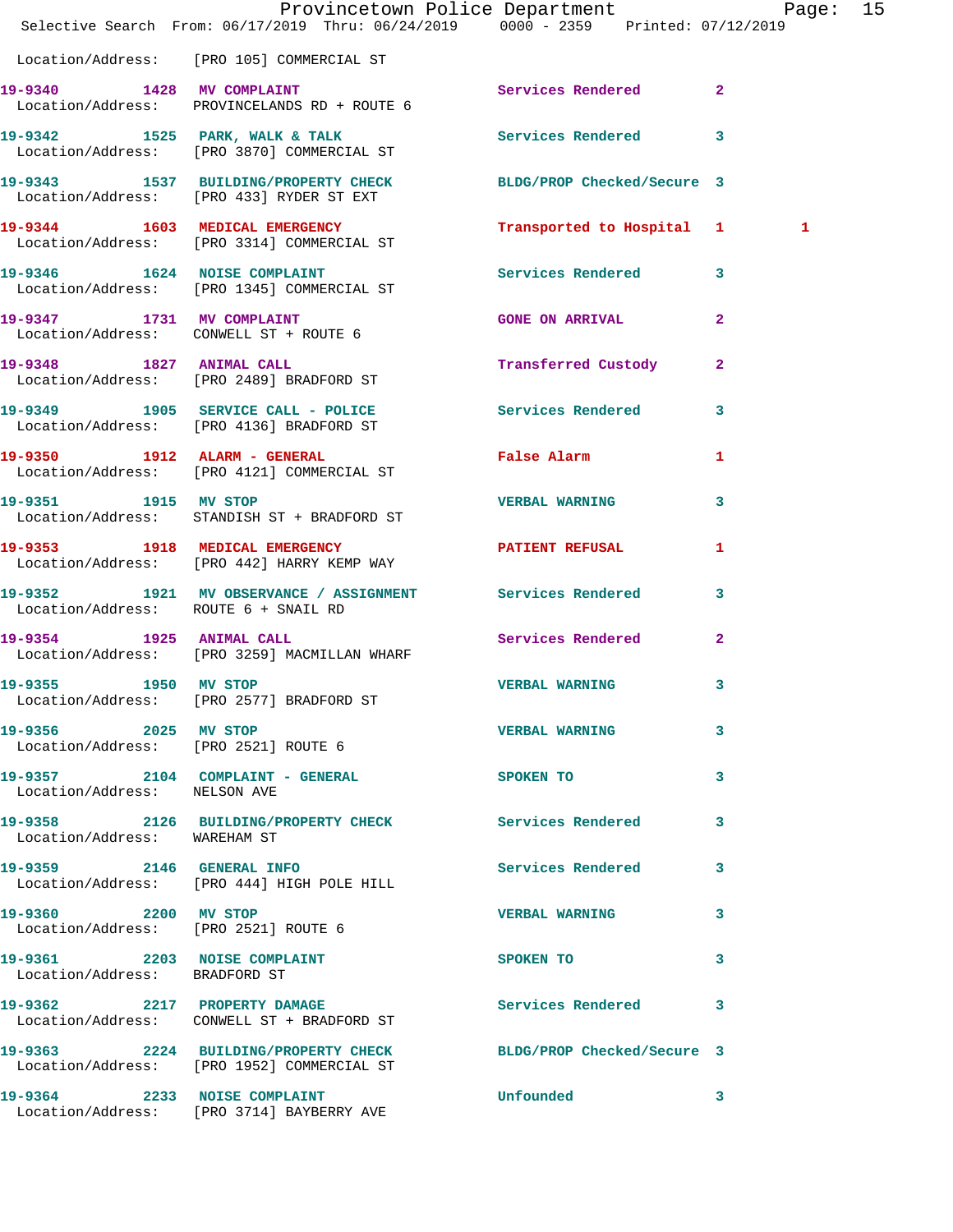|                 | Provincetown Police Department                                                     |                            | Page: | 16 |
|-----------------|------------------------------------------------------------------------------------|----------------------------|-------|----|
|                 | Selective Search From: 06/17/2019 Thru: 06/24/2019 0000 - 2359 Printed: 07/12/2019 |                            |       |    |
| 19–9365         | 2308 BUILDING/PROPERTY CHECK<br>Location/Address: [PRO 1638] COMMERCIAL ST         | BLDG/PROP Checked/Secure 3 |       |    |
| 19–9366<br>2318 | MV STOP<br>Location/Address: [PRO 2577] BRADFORD ST                                | <b>VERBAL WARNING</b>      | 3     |    |
|                 | 19-9367  2328 BUILDING/PROPERTY CHECK<br>Location/Address: [PRO 182] COMMERCIAL ST | BLDG/PROP Checked/Secure 3 |       |    |
| 19-9368         | 2329 BUILDING/PROPERTY CHECK<br>Location/Address: [PRO 175] COMMERCIAL ST          | BLDG/PROP Checked/Secure 3 |       |    |
| 19-9370         | 2339 BUILDING/PROPERTY CHECK<br>Location/Address: [PRO 105] COMMERCIAL ST          | BLDG/PROP Checked/Secure 3 |       |    |

**19-9369 2340 BUILDING/PROPERTY CHECK BLDG/PROP Checked/Secure 3**  Location/Address: [PRO 3489] COMMERCIAL ST **19-9371 2355 MV OBSERVANCE / ASSIGNMENT Services Rendered 3**  Location/Address: [PRO 94] BRADFORD ST

## **For Date: 06/24/2019 - Monday**

| Location/Address: BRADFORD ST                                     |                                                                                                     |                          | 3                       |
|-------------------------------------------------------------------|-----------------------------------------------------------------------------------------------------|--------------------------|-------------------------|
| 19-9373 0002 PARK, WALK & TALK<br>Location/Address: COMMERCIAL ST |                                                                                                     | SPOKEN TO                | $\overline{\mathbf{3}}$ |
| 19-9374 0002 BAR CHECK                                            | Location/Address: [PRO 399] COMMERCIAL ST                                                           | <b>Services Rendered</b> | 3                       |
| 19-9375 0009 BAR CHECK                                            | Location/Address: [PRO 3443] COMMERCIAL ST                                                          | Services Rendered        | 3                       |
| 19-9376 0016 BAR CHECK                                            | Location/Address: [PRO 2832] COMMERCIAL ST                                                          | <b>Services Rendered</b> | $\mathbf{3}$            |
| 19-9377 0026 MV DISABLED                                          | Location/Address: ROUTE 6 + PROVINCELANDS RD                                                        | Services Rendered        | $\mathbf{2}$            |
| 19-9378 0033 MV STOP                                              | Location/Address: [PRO 285] COMMERCIAL ST                                                           | <b>VERBAL WARNING</b>    | $\mathbf{3}$            |
| 19-9380 0038 MV STOP                                              | Location/Address: HOWLAND ST + HARRY KEMP WAY                                                       | <b>VERBAL WARNING</b>    | 3                       |
|                                                                   | 19-9379 0042 BUILDING/PROPERTY CHECK<br>Location/Address: [PRO 433] RYDER ST EXT                    | <b>Services Rendered</b> | $\mathbf{3}$            |
|                                                                   | Location/Address: BRADFORD ST + HOWLAND ST                                                          |                          | $\overline{\mathbf{3}}$ |
|                                                                   | 19-9382 0052 MISSING PERSON<br>Location/Address: [PRO 3881] BAYBERRY AVE                            | Services Rendered        | $\mathbf{1}$            |
| Location/Address: COMMERCIAL ST                                   | 19-9383 0058 BUILDING/PROPERTY CHECK BLDG/PROP Checked/Secure 3                                     |                          |                         |
| 19-9384 0114 MV STOP<br>Location/Address: RYDER ST EXT            |                                                                                                     | <b>VERBAL WARNING</b>    | 3                       |
|                                                                   | 19-9385 0118 DISTURBANCE - FIGHT / ARGUMENT SPOKEN TO<br>Location/Address: [PRO 3443] COMMERCIAL ST |                          | $\mathbf{1}$            |
| 19-9386 0119 MV STOP                                              | Location/Address: [PRO 3296] SHANK PAINTER RD                                                       | <b>VERBAL WARNING</b>    | $\overline{\mathbf{3}}$ |
|                                                                   | 19-9387 0151 SUSPICIOUS ACTIVITY<br>Location/Address: RYDER ST + BRADFORD ST                        | SPOKEN TO                | $\overline{2}$          |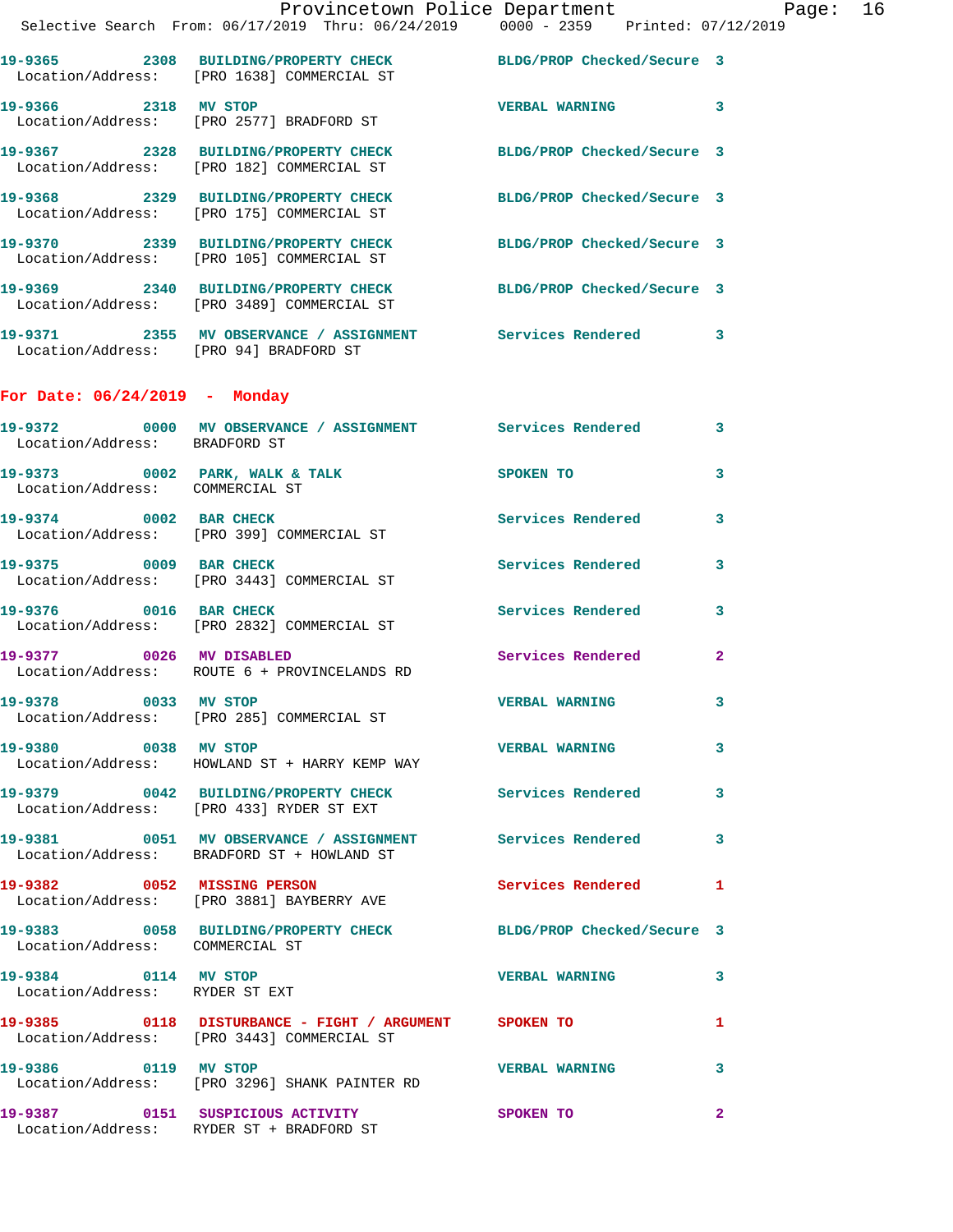19-9388 0247 PARK, WALK & TALK **Services Rendered** 3 Location/Address: [PRO 3259] MACMILLAN WHARF **19-9389 0419 ASSIST CITIZEN Services Rendered 3**  Location/Address: [PRO 79] CARVER ST **19-9390 0438 MV STOP VERBAL WARNING 3**  Location/Address: [PRO 3231] BRADFORD ST **19-9391 0516 MV OBSERVANCE / ASSIGNMENT Services Rendered 3**  Location/Address: ROUTE 6 + SNAIL RD **19-9392 0538 MV OBSERVANCE / ASSIGNMENT Services Rendered 3**  Location/Address: SHANK PAINTER RD + JEROME SMITH RD **19-9393 0544 BUILDING/PROPERTY CHECK BLDG/PROP Checked/Secure 3**  Location/Address: [PRO 444] HIGH POLE HILL **19-9394 0559 SERVICE CALL - POLICE Services Rendered 3**  Location/Address: [PRO 516] RACE POINT RD **19-9395 0607 ALARM - GENERAL False Alarm 1**  Location/Address: [PRO 182] COMMERCIAL ST **19-9396 0627 MEDICAL EMERGENCY Transported to Hospital 1**  Location/Address: [PRO 442] HARRY KEMP WAY **19-9397 0742 ALARM - GENERAL Services Rendered 1**  Location/Address: [PRO 3022] COMMERCIAL ST **19-9398 0800 MV COMPLAINT Services Rendered 2**  Location/Address: [PRO 537] SHANK PAINTER RD **19-9399 0819 MV COMPLAINT Services Rendered 2**  Location/Address: [PRO 399] COMMERCIAL ST 19-9402 0855 PARK, WALK & TALK Services Rendered 3 Location/Address: [PRO 99] COMMERCIAL ST **19-9401 0857 LOST PROPERTY Services Rendered 3**  Location/Address: [PRO 382] COMMERCIAL ST 19-9400 0858 LANDLORD / TENANT Services Rendered 2 Location/Address: [PRO 4123] NELSON AVE **19-9403 0929 MV COMPLAINT Services Rendered 2**  Location/Address: [PRO 126] COMMERCIAL ST **19-9404 0936 MV COMPLAINT Services Rendered 2**  Location/Address: COOK ST + COMMERCIAL ST **19-9405 1000 TRAFFIC CONTROL Services Rendered 3**  Location/Address: [PRO 3430] COMMERCIAL ST **19-9407 1009 MV HIT & RUN Services Rendered 2**  Location/Address: [PRO 2343] BREWSTER ST Refer To Accident: 19-40-AC 19-9408 1025 LOST EYEGLASSES SERVICES Rendered 3 Location/Address: [PRO 542] SHANK PAINTER RD **19-9409 1025 ASSIST CITIZEN Services Rendered 3**  Location/Address: [PRO 1894] WINSLOW ST **19-9411 1123 MEDICAL EMERGENCY Transported to Hospital 1**  Location/Address: [PRO 284] COMMERCIAL ST **19-9412 1143 MV COMPLAINT Services Rendered 2**  Location/Address: [PRO 2223] BREWSTER ST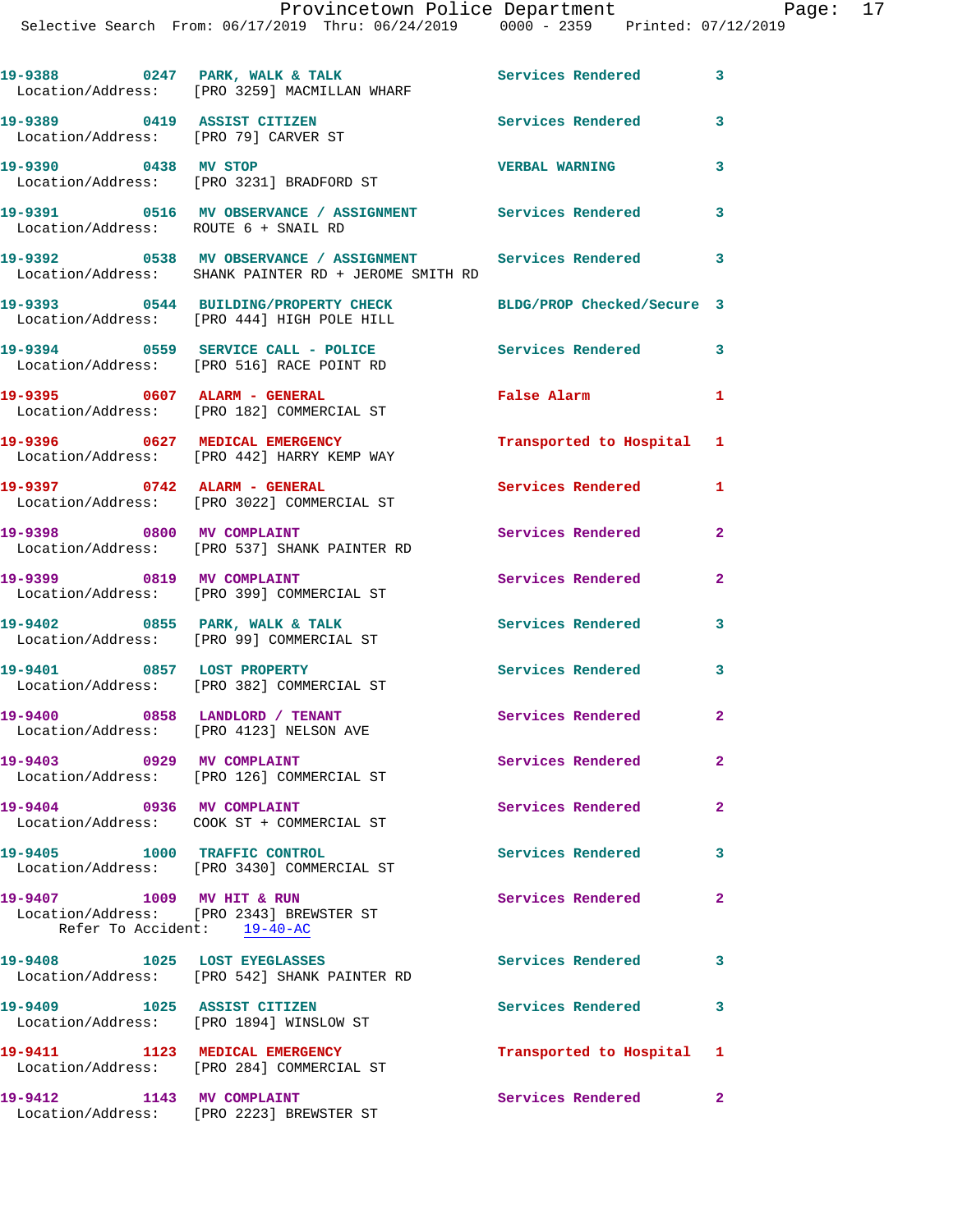|                                                        | Provincetown Police Department Page: 18<br>Selective Search From: 06/17/2019 Thru: 06/24/2019   0000 - 2359   Printed: 07/12/2019 |                            |                         |
|--------------------------------------------------------|-----------------------------------------------------------------------------------------------------------------------------------|----------------------------|-------------------------|
|                                                        | 19-9413 1157 ANIMAL CALL <b>19-9413</b> Referred to Other Agency 2<br>Location/Address: ROUTE 6 + SHANK PAINTER RD                |                            |                         |
| 19-9414 1230 HAZARDS<br>Location/Address: BREWSTER ST  |                                                                                                                                   | No Action Required 3       |                         |
|                                                        | 19-9415 1323 MEDICAL EMERGENCY 1 Transported to Hospital 1<br>Location/Address: [PRO 440] HARRY KEMP WAY                          |                            |                         |
| Refer To Accident: 19-41-AC                            | 19-9417 1352 MV COLLISION<br>Location/Address: COTTAGE ST + COMMERCIAL ST                                                         | Services Rendered 1        |                         |
|                                                        | 19-9418 1412 MV COLLISION<br>Location/Address: GOOD TEMPLAR PL                                                                    | No Action Required 1       |                         |
| Location/Address: [PRO 2521] ROUTE 6                   | 19-9419 1416 MV COMPLAINT                                                                                                         | Referred to Other Agency 2 |                         |
|                                                        | 19-9420 1440 ALARM - FIRE<br>Location/Address: [PRO 3222] ALDEN ST                                                                | False Alarm 1              |                         |
|                                                        | 19-9421 1517 LOST PROPERTY<br>Location/Address: [PRO 3296] SHANK PAINTER RD                                                       | Services Rendered          | 3                       |
|                                                        | 19-9422 1532 PARKING COMPLAINT 19-9422 Vehicle Towed 3<br>Location/Address: COTTAGE ST + COMMERCIAL ST                            |                            |                         |
|                                                        | 19-9423 1546 MV OBSERVANCE / ASSIGNMENT Services Rendered<br>Location/Address: BRADFORD ST EXT + TELEGRAPH HILL RD                |                            | 3                       |
|                                                        | 19-9424 1613 MEDICAL EMERGENCY<br>Location/Address: [PRO 2750] COMMERCIAL ST                                                      | Transported to Hospital 1  |                         |
|                                                        | 19-9425 1621 MEDICAL EMERGENCY Transported to Hospital 1<br>Location/Address: [PRO 440] HARRY KEMP WAY                            |                            |                         |
|                                                        | 19-9427 1707 PARK, WALK & TALK 1999 Services Rendered<br>Location/Address: [PRO 204] COMMERCIAL ST                                |                            | 3                       |
| Location/Address: HOWLAND ST                           | 19-9428 1714 PARKING COMPLAINT CONGRAINS GONE ON ARRIVAL                                                                          |                            | 3                       |
|                                                        | 19-9429 1755 SERVICE CALL - POLICE<br>Location/Address: [PRO 105] COMMERCIAL ST                                                   | Services Rendered 3        |                         |
|                                                        | 19-9430 1758 LOST PROPERTY<br>Location/Address: [PRO 3296] SHANK PAINTER RD                                                       | <b>Services Rendered</b>   | $\overline{\mathbf{3}}$ |
| 19-9432 1956 DISORDERLY                                | Location/Address: [PRO 542] SHANK PAINTER RD                                                                                      | <b>SPOKEN TO</b>           | 1                       |
|                                                        | 19-9433 1958 ANIMAL CALL<br>Location/Address: [PRO 2490] PROVINCELANDS RD                                                         | Services Rendered          | $\mathbf{2}$            |
| 19-9434 2044 MV DISABLED                               | Location/Address: [PRO 3430] COMMERCIAL ST                                                                                        | Services Rendered          | $\mathbf{2}$            |
|                                                        | 19-9435 2107 ANIMAL CALL<br>Location/Address: [PRO 1457] COMMERCIAL ST                                                            | Services Rendered          | 2                       |
|                                                        | 19-9436 2147 BUILDING/PROPERTY CHECK BLDG/PROP Checked/Secure 3<br>Location/Address: [PRO 3033] COMMERCIAL ST                     |                            |                         |
|                                                        | 19-9437 2148 BUILDING/PROPERTY CHECK BLDG/PROP Checked/Secure 3<br>Location/Address: [PRO 182] COMMERCIAL ST                      |                            |                         |
| 19-9438 2307 MV STOP<br>Location/Address: RYDER ST EXT |                                                                                                                                   | <b>VERBAL WARNING</b>      | 3                       |
|                                                        | 19-9439 2309 PARK, WALK & TALK                                                                                                    | <b>Services Rendered</b>   | $\mathbf{3}$            |